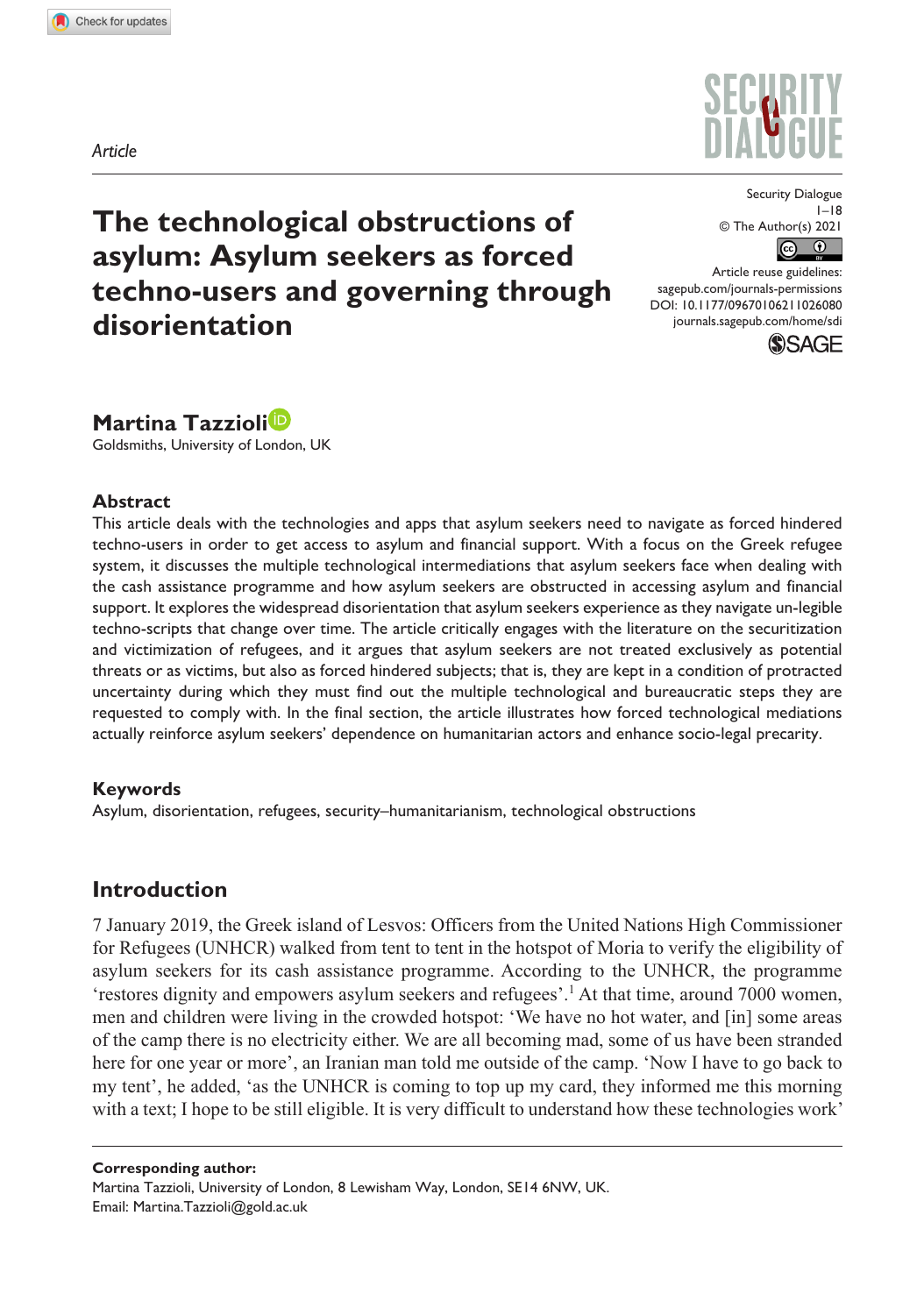(Interview 1). This snapshot from Lesvos, where asylum seekers<sup>2</sup> are given prepaid cards by humanitarian actors while they are exposed to protracted precarity, is iconic of 'techno-humanitarianism' (Morozov, 2012). This article focuses on the Greek asylum system and investigates how asylum seekers are turned into forced hindered techno-users, whose access to protection, rights and financial humanitarian support is obstructed and mediated by different technologies and apps – such as Skype, Viber and WhatsApp. The asylum seekers are expected to act responsibly, but are kept in a protracted state of dependency on humanitarian actors and repeatedly disoriented.

The Greek refugee system is a case in point for scrutinizing the technological obstructions of asylum: indeed, asylum seekers need to navigate a series of technological mediations for interacting with both Greek authorities as well as humanitarian actors<sup>3</sup> and are confronted with multiple technological steps that hamper them from accessing rights. The article mobilizes a transversal approach to techno-humanitarianism and refugee governmentality, building on critical security studies, migration scholarship and critical works on humanitarianism. A growing scholarship has studied the transformations that have occurred in refugee governmentality due to the use of digital technologies (Jacobsen, 2015; Jacobsen and Sandvik, 2018; Read et al., 2016) and big data (Amoore, 2020; Metcalfe and Dencik, 2019), leading some authors to investigate the technologization of the humanitarian space (Abdelnour and Saeed, 2014) and to caution against the emphasis on techno-innovation (Scott-Smith, 2016). Here, I shift the focus from surveillance and control towards an analysis of how the forced technological intermediations in refugee camps further obstruct asylum seekers' access to rights and financial humanitarian support. Drawing on the assumption that technology 'loops back in the constitution of social order' (Jacobsen, 2015: 148) and 'is co-constitutive of the humanitarian environment it seeks to capture' (Read et al., 2016: 1320), the piece takes into account the forced encounters between asylum seekers and technologies and advances a twofold argument. First, it contends that asylum seekers are turned into forced hindered techno-users who are governed by being disoriented: indeed, they need to keep themselves up to date regarding the frequently changing eligibility criteria, technological steps to take and deadlines to comply with. Second, the article argues that the analytics of securitization and victimization are not exhaustive for grasping how asylum seekers as techno-users are shaped and disciplined. In fact, people who seek asylum are also represented and treated as risky and as subjects of pity (Newman and Van Selm, 2003). Furthermore, an insight into the technological obstructions of asylum highlights that asylum seekers are expected to act as responsible techno-users and comply with a series of techno-bureaucratic steps, while at the same time their dependency on humanitarian actors is reiterated.

Digital technologies, it has been argued by scholars, work as mediations tools that are both tactically used by migrants to increase their self-sufficiency and enforced by state authorities to spot, identify and control migrants (Nedelcu and Soysüren, 2020). Here I speak of forced technological mediation to draw attention to the asymmetrical power relations between humanitarian and state actors on the one hand, and asylum seekers who are requested or pushed to use technologies on the other. I show how these multiplicities of technologies contribute to obstructing migrants' access to asylum. While in critical security studies scholars have widely analysed how digital technologies are used for tracking and controlling refugees, here I investigate how the incorporation of technologies in refugee governmentality contribute to hindering asylum seekers and, thus, rendering them more precarious.

Methodologically, this article builds on empirical material collected during my research fieldwork in Athens and Lesvos, Greece between 2017 and 2020<sup>4</sup> and on the analysis of UNHCR public documents. During my fieldwork I interviewed Greek institutions (the Asylum Service and the Ministry of Migration), international organizations (the UNHCR in Athens and Lesvos, the International Organization for Migration and the Red Cross), international and Greek nongovernmental organizations (NGOs) (Doctors without Borders, Caritas, Pikpa) and the financial provider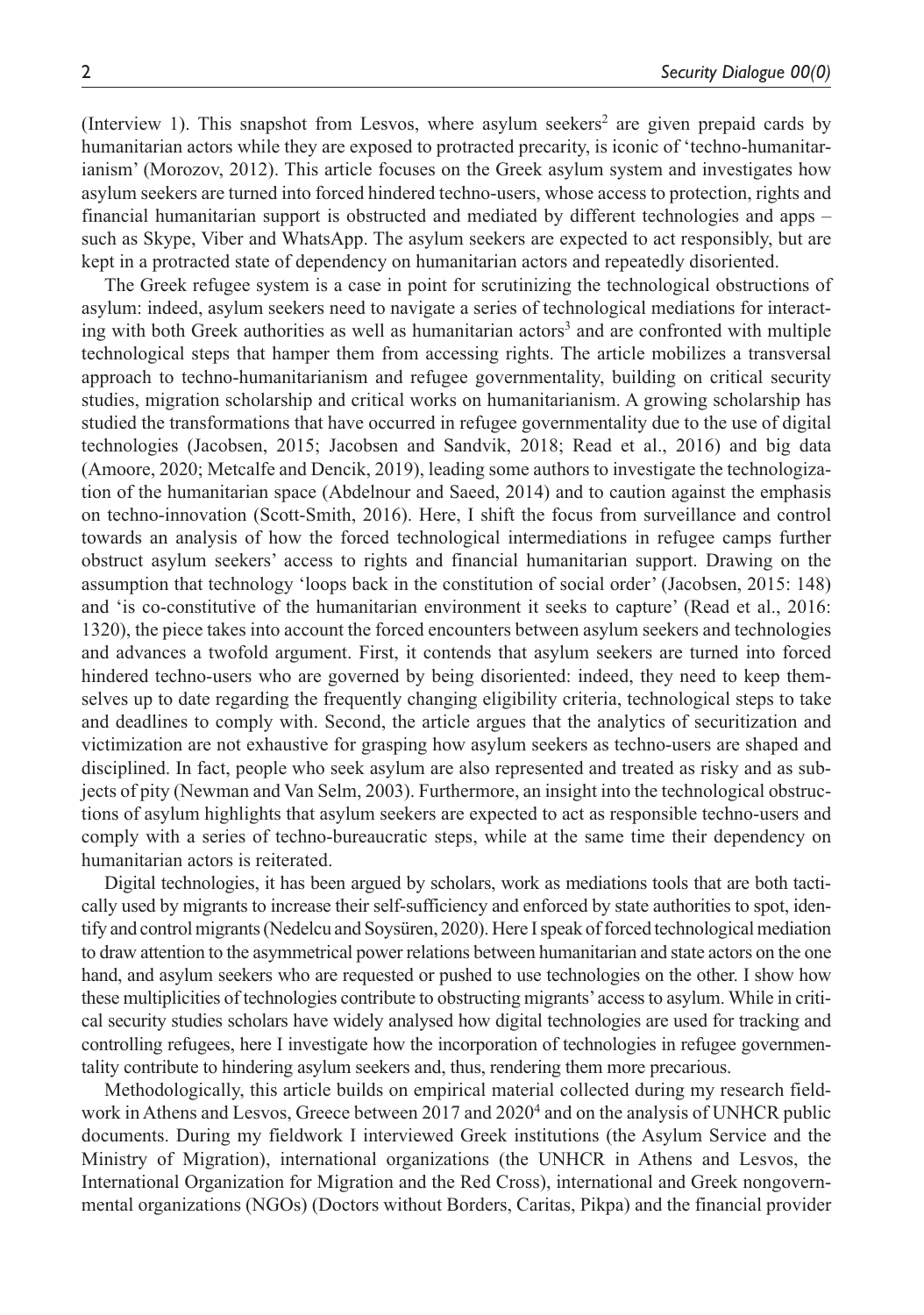of the cash assistance programme (Prepaid Financial Services, which is based in London). During my participatory observation, I interviewed asylum seekers outside the hotspot of Moria in Lesvos and in the city of Mitilini, as well as in Athens, during the card distribution process at the Caritas office and in the Eleonas refugee camp.<sup>5</sup> Drawing on this empirical material, the article proceeds by analysing digital and financial tools in relation to the restructuring of the asylum regime, conceived as a political technology for containing, disrupting and controlling migration (De Genova, 2013; Karakayali and Rigo, 2010). It is important to stress that the hotspots, which are located on five Greek islands,<sup>6</sup> have become 'cramped spaces' (Walters and Lüthi, 2016) where asylum seekers are protractedly stranded. This is mainly the result of the geographical restrictions that had been enforced through the EU–Turkey Deal, which establishes that migrants who land on the Greek islands need to wait there until when their asylum claim is processed (Spathopoulou and Carastathis, 2020). 'Humanitarian triage therefore provides basic needs to a captive population' (Pallister-Wilkins, 2016), as long as migrants are trapped twice there – both in the hotspots and on the islands.

The article proceeds in three sections. It starts by discussing the multiple technological intermediations that asylum seekers are confronted with, focusing on the cash assistance programme and how asylum seekers are obstructed in accessing asylum and financial support. It explores the widespread disorientation that asylum seekers experience as they navigate un-legible techno-scripts that change over time. The article critically engages with the literature on the securitization and victimization of refugees, and it argues that asylum seekers are not treated exclusively as potential threats or as victims, but also as forced hindered subjects; that is, they are kept in a condition of protracted uncertainty during which they must find out the multiple technological and bureaucratic steps they are requested to comply with. In the final section, the article illustrates how forced technological mediations actually reinforce asylum seekers' dependence on humanitarian actors and enhance socio-legal precarity.

The article contributes to the debates on the securitization and victimization of refugees and asylum seekers, highlighting how asylum seekers are not exclusively criminalized and controlled or protected; they are also turned into forced hindered techno-users and are governed through disorientation. The forced technological mediations reinforce asylum seekers' protracted dependency on humanitarian actors. At the same time, they are expected to act as responsible techno-users. Thus, the article argues, a critical engagement with techno-humanitarianism involves interrogating the processes of subjectivation that are play (Foucault, 1988). By subjectivation I refer to the humanitarian narratives around refugees' autonomy through technology on the one hand, and to the ways in which refugees are expected to act as responsible consumers and techno-users from within a condition of spatial containment on the other.

## **Cash assistance and disruptive technologies**

Greece is the first European country with an EU-funded cash assistance programme for asylum seekers. The programme was launched in  $2016<sup>7</sup>$  and implemented in 2017, as a response to the socalled 'refugee crisis'. On paper, all asylum seekers who arrived in the country after January 2015 and who hold an asylum card are eligible for financial support. This is uploaded every month on a Mastercard-sponsored prepaid card and can be used both to pay in shops and to take out cash from ATM machines.<sup>8</sup> However, spatial and mobility restrictions apply, similar to other contexts where cash assistance programmes have been implemented (Coddington, 2019): only asylum seekers who agree to stay in the accommodations provided by the Greek authorities or the UNHCR are eligible for the cash assistance programme, although, paradoxically, the programme was set up as a way to strengthen refugees' autonomy.<sup>9</sup> The programme is run by the UNHCR, which is in charge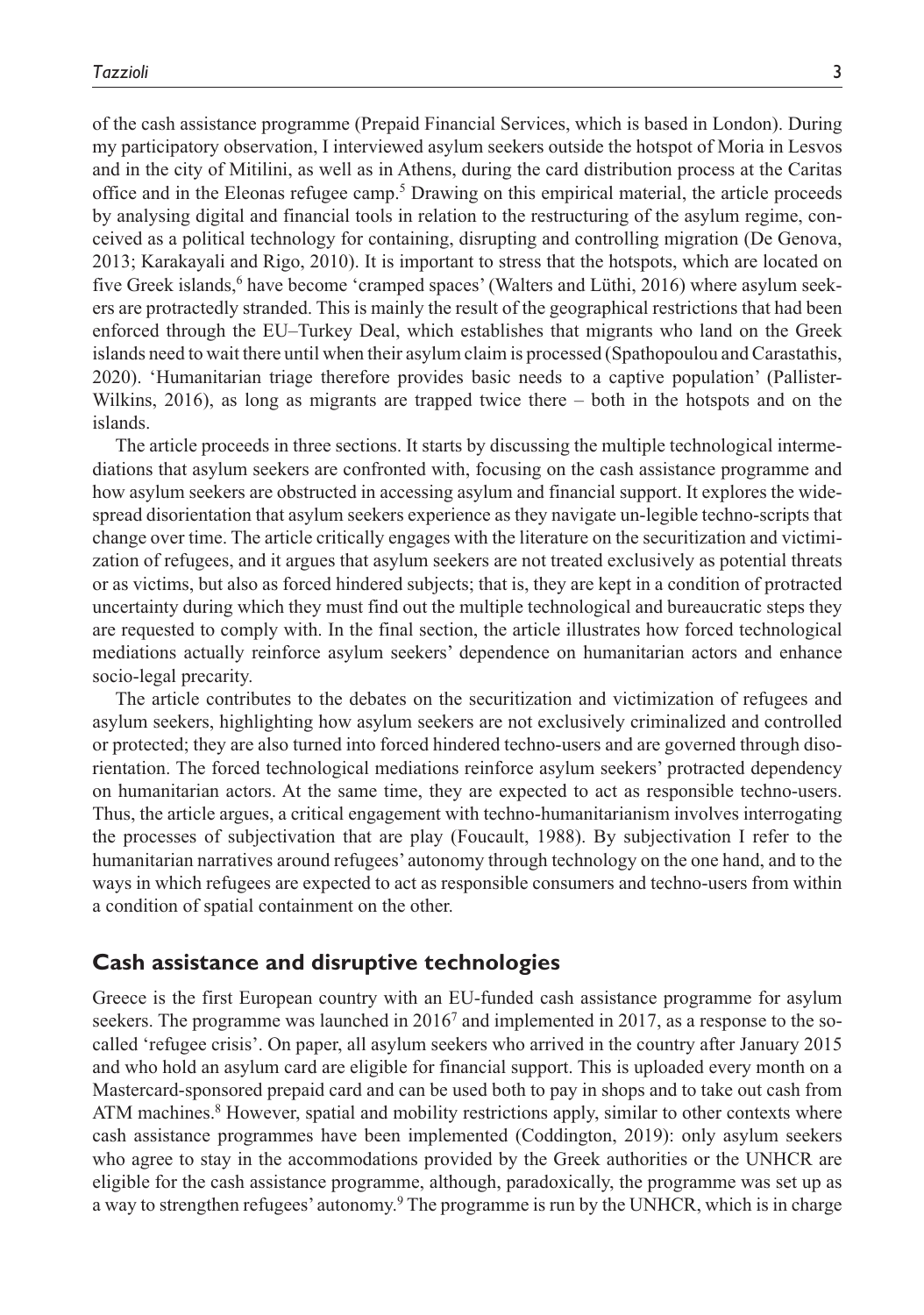of collecting the data from the card beneficiaries, in cooperation with two Greek  $NGOs<sup>10</sup>$  that are involved in card registration and the monthly verification process on the mainland. The cash assistance programme in Greece is not a state-driven project; on the contrary, it constitutes a case in point of 'internal externalisation' (Heller and Pezzani, 2016). Indeed, even if the Greek authorities have endorsed it, they are not directly involved in the programme, which is in fact funded by the EU, managed by the UNHCR and supported by Prepaid Financial Services, a financial provider based in London.

The Greek refugee context serves as an interesting laboratory for EU migration and refugee policies.11 Its salience and specificity are due to the mix of technologies in use there: widely promoted technologies, such as prepaid cards, and more ordinary ones, such as Skype, Viber and WhatsApp. In fact, even apps that refugees regularly use in daily life – like WhatsApp – can turn out to be obstacles to asylum seekers when these are used as compulsory technological mediations to claim asylum and receive financial support. For this reason, I suggest, it is key to analyse the prepaid cards that asylum seekers receive in relation to the apps that mediate the interactions between asylum seekers and humanitarian actors. The scholarship on cashless programmes focuses on the relationship between migrants, financial tools (debit cards) and humanitarian actors, and points to the forms of discrimination and surveillance that are enacted through these programmes (Jacobsen and Fast, 2019; Tazzioli, 2019; Ulrich and Lambert, 2018a).

By arguing that asylum seekers are turned into forced hindered techno-users, I echo works that stress how cashless technologies increase asylum seekers' dependency on the state and humanitarian actors (Coddington et al., 2020; Jacobsen, 2017). Within this literature, scholars have highlighted the destitution effects associated with the implementation of cashless programmes. Importantly, Coddington has shown how the use of cashless technologies constitutes a form of slow violence towards asylum seekers: indeed, cash assistance programmes are part of broader state financial tactics which 'have become key mechanisms in disciplining migrant populations' (Coddington, 2019: 531; see also Culcasi et al., 2019). Such a view enables us to draw attention to modes of violence that are not restricted to blatant human right violations. Relatedly, this perspective significantly pushes the critical analysis of techno-humanitarianism beyond mechanisms of arbitrary exclusion – such as migrants being excluded from the cash assistance programme – and considers how cashless technologies shape and discipline refugees' subjectivities. However, I suggest that a focus on state logics needs to be supplemented with an inquiry of the role played by financial and humanitarian actors and nuanced in light of the intertwining of European and national interests.12

More broadly, an analysis of the effects of destitution allows questioning discourses on refugee empowerment through digital technologies that are widely promoted by migration agencies and the UNHCR. In particular, this scholarship challenges the idea that technologies are implemented in refugee governmentality in an inclusive way, as it illustrates that asylum seekers face discrimination when accessing cash assistance or making purchases. Yet speaking of destitute asylum seekers implies that the host country has either actively taken something away from refugees or failed to provide them with sufficient support, thus causing them to end up in a state of poverty (Allsopp et al., 2014).<sup>13</sup> Instead, I draw attention to how they have been obstructed and debilitated in accessing the asylum system and social rights, without necessarily being unable to meet essential living needs or being fully destitute.<sup>14</sup>

In addition to focusing on how asylum seekers have been excluded from digital connectivity and cash assistance, I interrogate how their subjectivities are shaped by these technological intermediations with humanitarian actors. Asylum seekers are disoriented and disempowered in their ability to access humanitarian and financial support, as well as rights. In order to scrutinize the debilitating effects they have on people seeking asylum, cash assistance programmes should be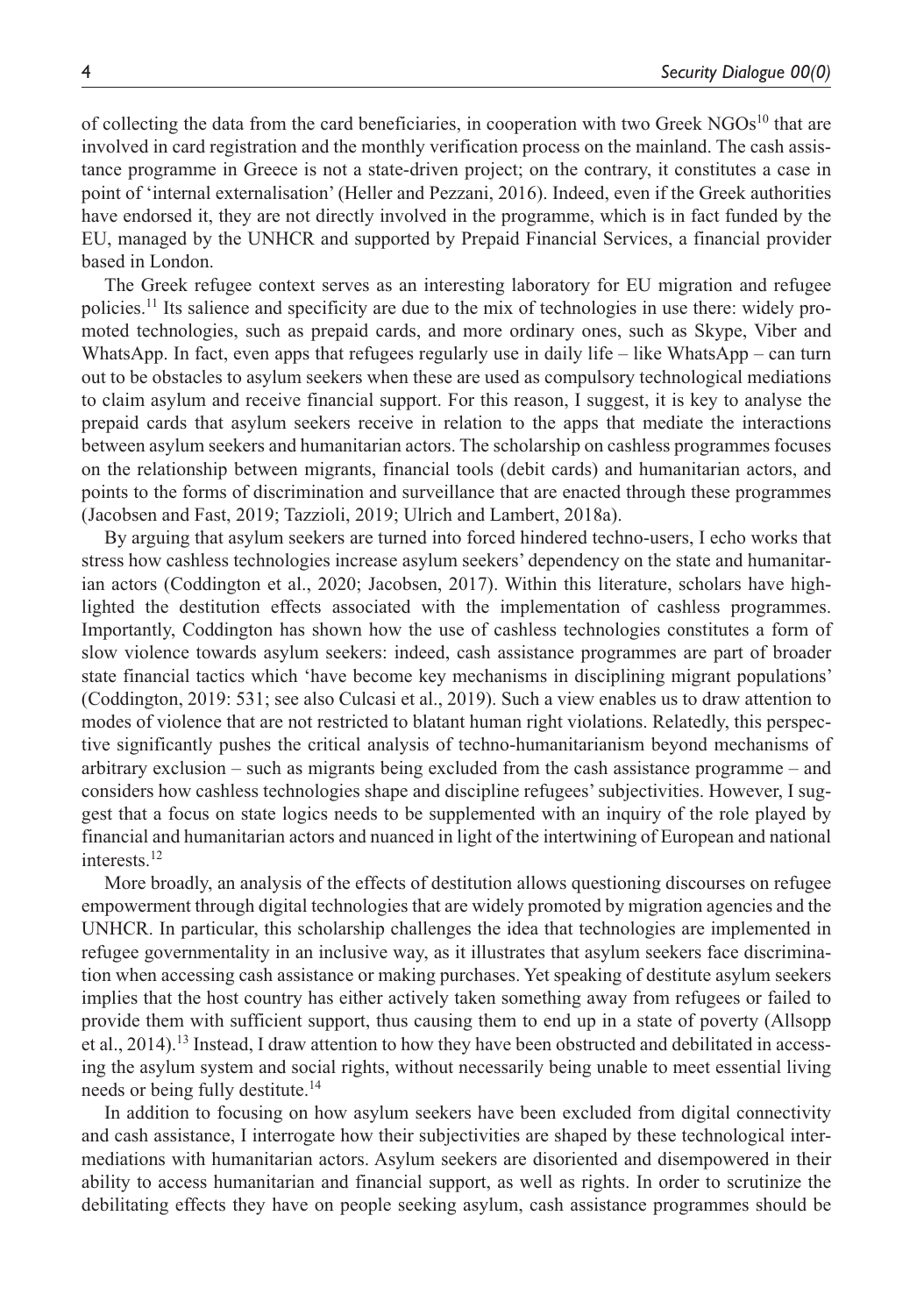

**Figure 1.** Viber numbers that asylum seekers have to text to in order to solve technical problems with their cards

analysed in relation to the other technologies that asylum seekers need to navigate on a daily basis. In Greece, the technological obstacles for migrants start when they decide to claim asylum. Indeed, since 2016 migrants who want to book an appointment with the Asylum Office to lodge their asylum application need to do this through a mandatory Skype system, which can be difficult for many to manage. Indeed, for some migrants, owning a smartphone and getting access to the internet is not so straightforward, and Skype calls can be made only during specific time slots – usually one or two hours per week, depending on migrants' nationalities.<sup>15</sup> As a result, 'the line is always busy, it took me three weeks before reaching the Asylum Office' (Interview 2). Since the onset of Covid-19, the asylum procedure has almost entirely been done online: after pre-booking an appointment via Skype, migrants need to lodge their asylum application online on the Hellenic Ministry of Migration and Asylum website.<sup>16</sup>

Athens, 23 April 2019: around 250 asylum seekers of different nationalities queued at the NGO Caritas office in order to register for the cash assistance programme or to submit the monthly eligibility verification. As part of this, Caritas' officers needed to check the legal status of the card holders and where they were living; the NGO also called asylum seekers on the phone to verify they were still in Greece. However, as one officer stressed to me, 'the main problem for asylum seekers is technology; what is supposed to facilitate them is actually a main obstacle, from the phone calls, to the compulsory Skype call to book the asylum interview, up to the Viber chat system' (Interview 3). For instance, if asylum seekers have technical problems with their prepaid cards, or if the monthly payment is delayed, they can only contact humanitarian actors by sending a text via Viber (see Figure 1).17 Although an emergency landline exists, this is de facto useless 'as it is very unlikely that someone will answer the call, as we are too busy' (Interview 4). Both the Viber number and the landline are connected to an online system, Commoncare, and the operators from the NGOs that are in charge of answering asylum seekers' chats have access to both the UNHCR database, Progress, and that of the financial provider, Prepaid Financial Services, to check the card transactions in real time. However, asylum seekers' personal data, which is contained in Progress, is not directly connected to the national hotline. Therefore, the operators who store calls and chats need to import the data manually from Progress into Commoncare (Interview 5).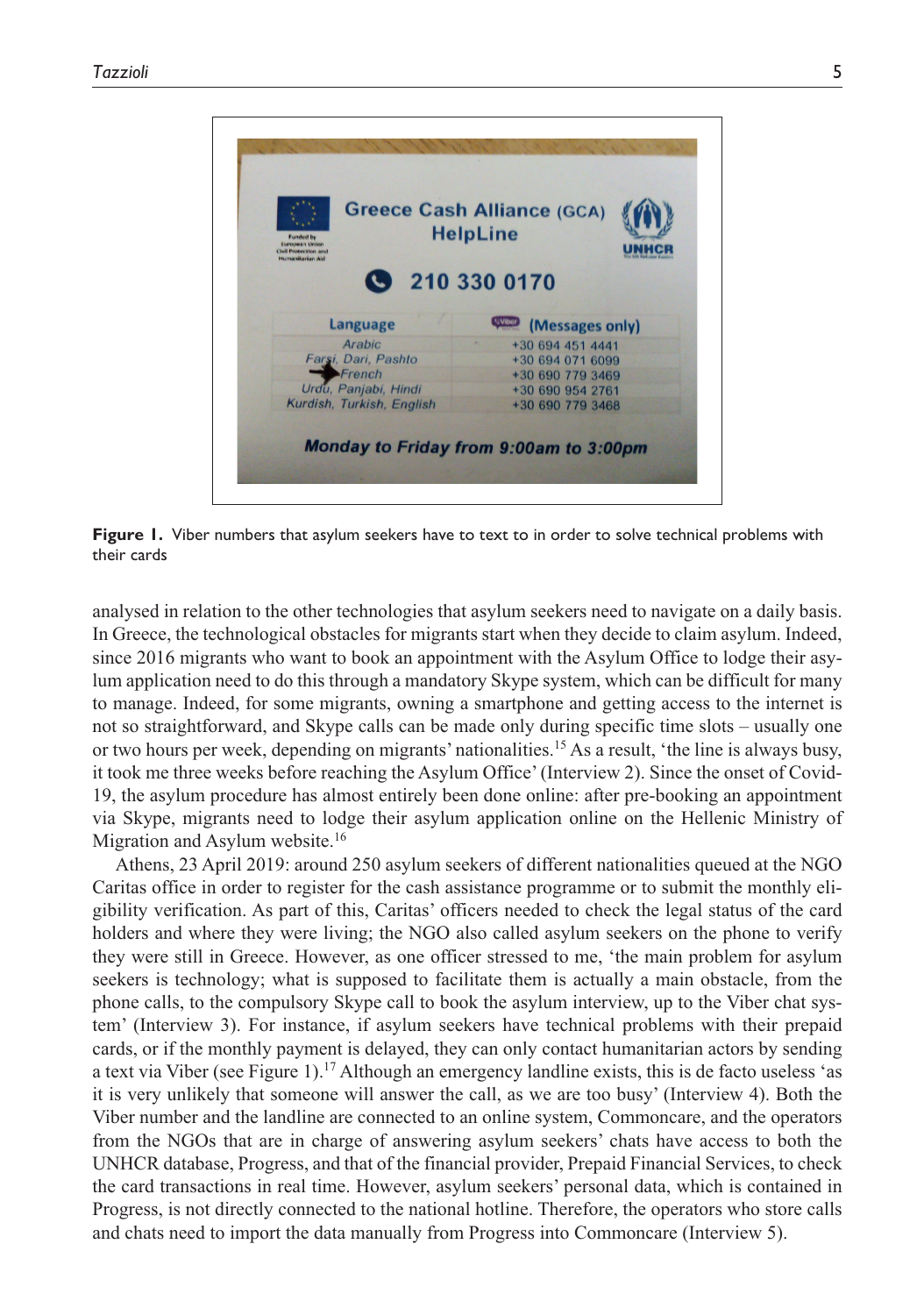

**Figure 2.** Paper found in the Caritas Office in Athens which explains to asylum seekers how the Viber chat system works

According to asylum seekers who have experienced the Viber communication system with NGOs, many messages only receive a response after several days, one reason for this being that the system is poorly designed for responding to multiple messages (see Figure 2). Even the monthly verification via phone call often turns into an obstacle for refugees – not because they do not have a phone (the vast majority do), but because many change their phone numbers and SIM cards many times. Thus, instead of claiming that apps like WhatsApp empower asylum seekers (Ulrich and Lambert, 2018b) or, on the contrary, fully destitute them, it is worth noticing that asylum seekers are repeatedly obstructed – in accessing asylum, rights and support – and ultimately disoriented by the frequent changes of deadlines, criteria and procedures. Asylum seekers' access to prepaid cards depends on their ability to deal with other technologies – in particular apps such as Viber and WhatsApp. This happens not only when there are technical glitches to be fixed. Rather, technological mediations between asylum seekers and humanitarian actors are fully incorporated in the daily operations of refugee governmentality.

In order to perform the monthly verification procedure, the UNHCR and the two NGOs involved in the programme send multiple texts to asylum seekers at different times: the first one is sent to communicate the date of the appointment; the second one, which asylum seekers receive just the day before the appointment, indicates the exact time and location. Thus, asylum seekers must have a mobile phone, always need to be reachable and cannot change their number, although in reality they often need to do so, as mentioned above. This strategy of sending multiple texts at different times is used for 'preventing potential turmoil and disorder' (Interview 6) that might be caused by asylum seekers who come to the registration office outside their assigned time slots, or by others who might gather there to get financial support even if they are not eligible. Thus, asylum seekers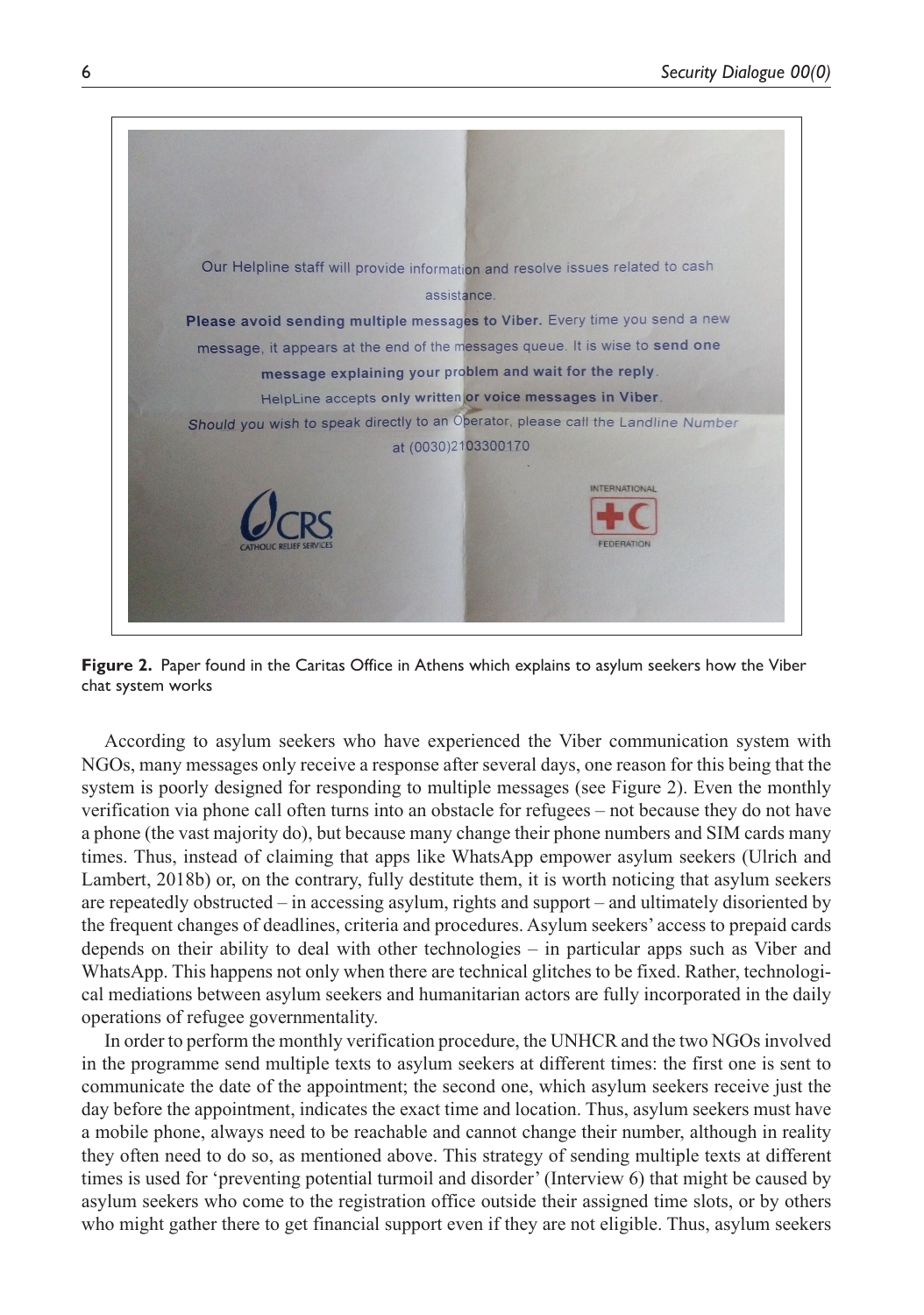are preventively treated as potential mobs (Tazzioli, 2017); at the same time, they are governed through a multiplicity of scattered temporal deadlines and rules they need to follow. This mix of techno-temporal rules generates widespread disorientation among asylum seekers: indeed, they are entrapped in a whirlwind of technological requirements and must pay attention to unpredictable tiny changes in deadlines and eligibility criteria. Even apps like WhatsApp or Skype that migrants use on a daily basis become actual obstacles to them in conjunction with the multiple disorienting technological steps that they need to comply with.

The fact that asylum seekers are repeatedly disoriented in their attempt to navigate the asylum system is a constitutive feature of the way in which technologies are incorporated in refugee governmentality. The widespread disorientation and confusion that asylum seekers experience is not just a side effect of the asylum system. As Aradau observes, 'ambiguity has also been deployed both to foster non-knowledge and to (de)stabilize the assembling of ignorance, uncertainty, and secrecy' (Aradau, 2017: 337). Similarly, modes of *governing through disorientation* are constitutive political technologies of the asylum regime. Asylum seekers' disorientation shows that the non-knowledge enhanced through disorientating compulsory technological mediations and unpredictable changes in criteria and deadlines are not only an epistemic issue, but also have tangible effects on their lives. Thus, non-knowledge in this case consists in asylum seekers not being informed about the changing rules and steps they need to take. For instance, as R., an Iranian asylum seeker, reported to me in Athens:

I have not received my monthly payment for three months, and thus I contacted the landline number I was given by Caritas, and nobody answered; so I was told by friends in the camp that I should contact them via WhatsApp, but then this stopped working and we could only use Viber. Yet, I realized only after days that you could use those numbers only for sending chats, not for making phone calls. (Interview 7)

Asylum seekers as forced hindered techno-users need to navigate *un-legible* techno-humanitarian assemblages of disciplinary rules that are changed over time. The un-legible differs from a lack of transparency, as it is the result of the active production of opacity through repeated changes that asylum seekers are not informed of. Un-legible techno-humanitarian rules consist in the active undoing of legibility – that is, in the setting up of procedures that remain constantly opaque, mainly because they are altered in an unpredictable way, thus forcing asylum seekers to constantly update themselves. The reiterated production of un-legible techno-disciplinary rules are constitutive components of governing through disorientation. Thus, the 'circuits of financial-humanitarianism' (Tazzioli, 2019) function through a series of dispersed technological steps that people seeking asylum need to repeatedly undertake. The production of un-legible technological procedures made through frantic changes without letting asylum seekers know is associated with the 'discrediting of subjects of knowledge' (Aradau, 2017: 336; see also Stel, 2016). Asylum seekers as cash card beneficiaries have to constantly figure out how to navigate technologies, and at the same time are deemed to be deceiving, cheating subjects who try to circumvent the rules.

# **Forced hindered techno-users: Beyond victimization and securitization**

An insight into the role of digital technologies in refugee governmentality enables us to engage with the transformations that have occurred in the securitization of refugees (Hammerstad, 2011; Huysmans, 2000; McCluskey, 2019; Scheel and Squire, 2014) and in the technologization of security (Bigo, 2002; Ceyhan, 2002). This article complicates the representation of refugees as *risky subjects* and *subject at risk –* that is, as subjects who are treated as potential threats or subjects of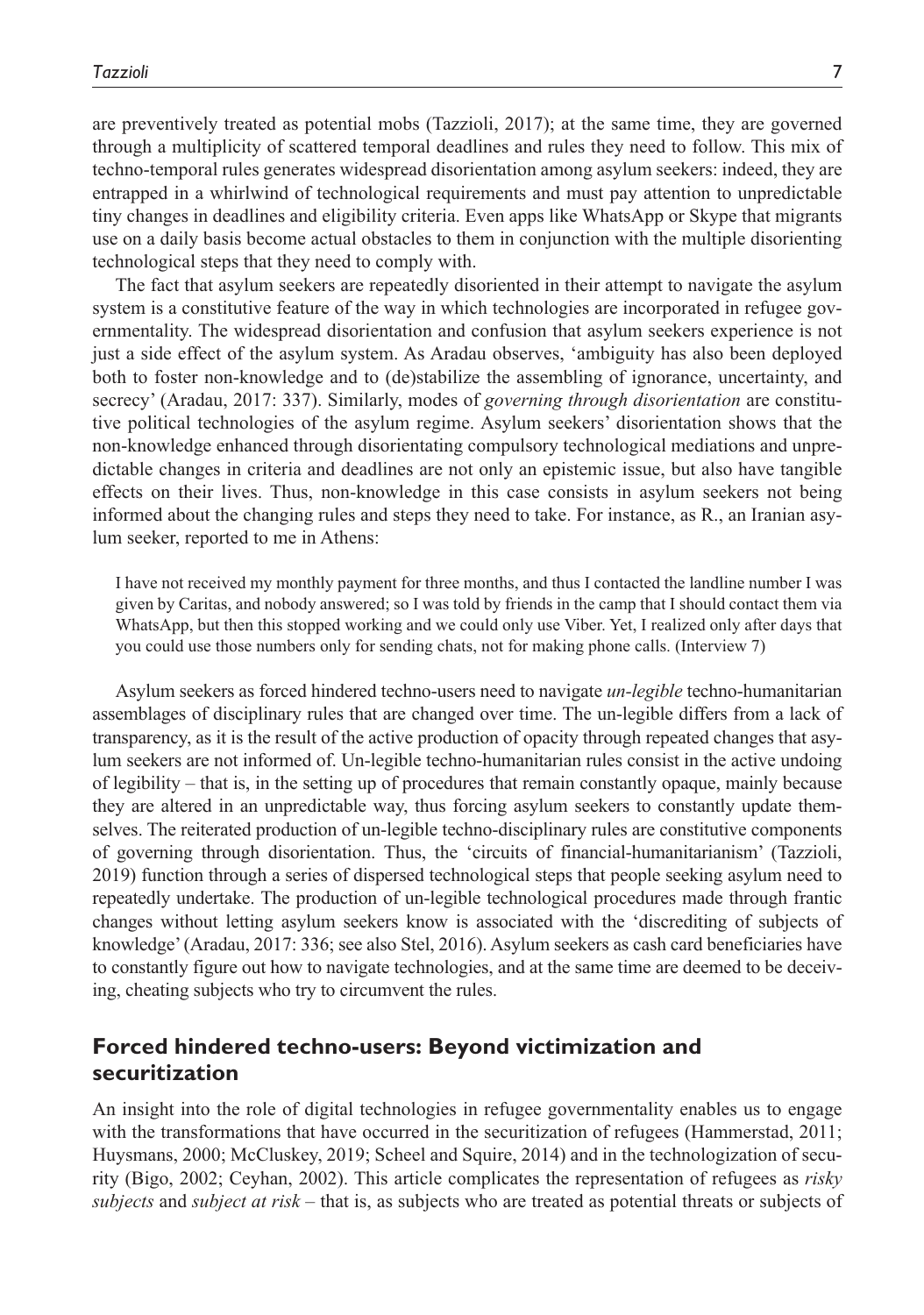pity to be protected (Baker-Beall, 2019; Dijstelbloem and Van der Veer, 2021; Gray and Franck, 2019). Hoffmann has pointed to the overlapping security claims that underpin and justify the implementation of digital technologies in refugee camps (Hoffmann, 2017). Analyses of the victimization of refugees are rife in the literature (Fassin, 2005; Malkki, 1996) and scholars have demonstrated how security and humanitarian modes of intervention are strictly intertwined and mutually reinforce each other. Notably, as Ticktin has shown, migrants are governed through the 'regimes of care' that shape them as 'subjects of pity, not rights' (Ticktin, 2011: 61). Aradau has cogently analysed the mutual entanglements between politics of risk and politics of pity, showing how 'risk technologies have made possible the specification of the victim . . . as inherently and perpetually "risky"' (Aradau, 2004: 275). Scholars have explored how the treatment of refugees as 'risky subjects' and 'subjects at risk' is enacted in the daily operations of refugee humanitarianism through twofold political technologies of 'care and control' (İşleyen, 2018; Pallister-Wilkins, 2016; Williams, 2015).

Jacobsen and Fast have noted that the use of technology in humanitarian governance 'blurs control and care, emancipation, and domination', as long as new technologies are tested in refugee camps 'on the basis of improvements in care' (Jacobsen and Fast, 2019: 156), while at the same time they introduce new modes of control. Yet security-centred analyses should be nuanced in light of asylum seekers being treated mainly as deportable subjects<sup>18</sup> and at the same time becoming objects of data extraction and value production (Amoore, 2020; Aradau and Tazzioli, 2020). Securitization and victimization are not exhaustive analytics for grasping the modes of subjection, extraction and control that asylum seekers are shaped and affected by. Rather, the security– humanitarianism nexus must be supplemented with an analysis of how asylum seekers are shaped as forced hindered techno-users who are deemed to misuse the refugee system – e.g. by claiming asylum in order to obtain temporary authorization to stay.

In Greece, security claims are often put forth for justifying and promoting the use of prepaid cards and digital technologies in refugee camps and hotspots: card distribution is indeed supposed to enhance asylum seekers' security by avoiding identity fraud and potential tumults, as long as humanitarian distribution can be done in a smoother and less arbitrary way that increases the distance between asylum seekers and humanitarian actors. In reality, asylum seekers in the hotspots are partly governed by the interweaving of logics of *care and control* on a daily basis. The implementation of digital and financial technologies in refugee camps and hotspots takes place in a securitized space, in particular on the Greek islands where many migrants are trapped due to the EU–Turkey Deal. Within such a context, witnessing asylum seekers in the Moria hotspot in Lesvos<sup>19</sup> surrounded by fences with prepaid cards in hand sheds light on the carceral economy in which cash assistance and digital technologies are implemented as, ultimately, 'free services . . . delivered to an incarcerated population' (Hoffmann, 2017: 107; see also Martin, 2020). And yet, it is worth noting that hotspots have become sites of protracted vulnerability and unsafe spaces for refugees, also due to the lack of adequate medical support (Sözer, 2019; Vradis et al., 2019). Digital technologies are not generally used in refugee humanitarianism for enacting pervasive surveillance and capillary control of asylum seekers.20 In Greece, asylum seekers are not the object of constant monitoring; rather, they tend to be overlooked by state authorities, who often do fail to provide care and basic humanitarian support.

Therefore, security, in its multiple forms – as state security as well as refugee security – does not appear to be the main concern or justification mobilized by state authorities. In Greece, the political and social reaction to the increasing presence of women, men and children seeking asylum needs to be critically read against the backdrop of the austerity measures that Greek citizens have been affected by: the temporal conjuncture of the economic crisis and the so-called 'refugee crisis' in 2015 transformed the latter into a test bench for Greece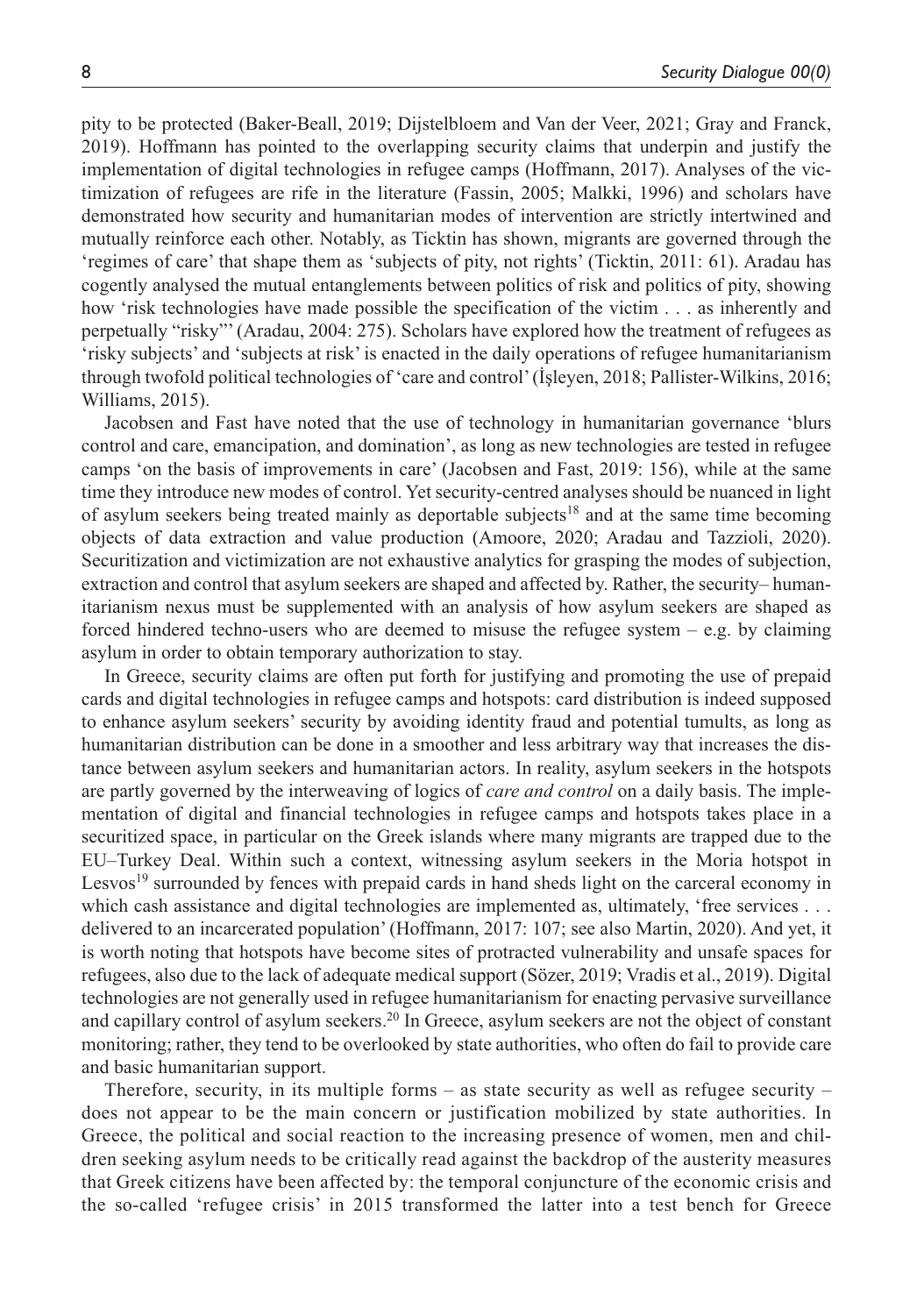(Spathopoulou and Carastathis, 2020). Indeed, the political pressure that the European Commission had put on Greece regarding migrants' identification and hosting procedures in the hotspots contributed to asylum seekers being depicted as economic and social burdens. In addition to that, it is worth noting that Greek citizens' perception of people seeking asylum has changed since 2015. While in 2015 migrants were in transit to other EU countries, with the closure of the Balkan route in 2016 their protracted presence in Greece was perceived as a burden to cope with – indeed, many remained stranded on the Greek islands or gave up their goal of reaching other European countries and claimed asylum in Greece. Furthermore, asylum seekers are seen as idle people who are dependent on NGOs and state aid. 'NGOs are pampering refugees', $2<sup>1</sup>$  the Greek government significantly declared in 2020, as part of a campaign aimed at discrediting both asylum seekers and NGOs. Hence, on the one hand, asylum seekers are seen as economic and social burdens and depicted as parasites of the welfare system and humanitarian aid; on the other, they are turned into forced hindered techno-users and compelled to perform a series of technological tasks, meet deadlines and navigate changes in criteria in order to get access to financial and humanitarian support. In other words, while asylum seekers are blamed for being pampered by and dependent on humanitarian and state aid, they are forced to use technological mediations.

Asylum seekers, who are constrained by multiple spatial and temporal restrictions as forced techno-users, hustle to dodge some of these obstacles (Thieme, 2017). For instance, due to technical glitches in the database, some card beneficiaries managed to receive monthly financial support twice, moving from one camp to another when the monthly top up was taking place, or by taking the prepaid cards of friends who left the country.<sup>22</sup> As S., an Afghan national stranded in the hotspot of Moria told me,

the amount we receive every month is so minimal that we barely manage to cope with essential needs, as to get the food in the camp we have to queue for hours, so many of us prefer to buy it, and most of the time it's not enough or it's always the same; therefore, some people found ways of getting more money. (Interview 8)

Therefore, asylum seekers are turned into forced hindered techno-users who are rendered more vulnerable and debilitated as long as their access to financial and humanitarian support is obstructed by multiple and confusing techno-bureaucratic conditions they must meet.

The forced technological mediations between humanitarian actors on the one side and asylum seekers on the other enhance the multiple hurdles that the latter encounter in receiving protection, humanitarian support, cash assistance and even basic human rights. How are asylum seekers affected by this? What are the effects on their subjectivities? These compulsory technological steps in conjunction with deadlines and unpredictable changes in the rules and criteria generate widespread disorientation and disempowerment among people seeking asylum. Such debilitation has been fleshed out by Puar (2017) in her analysis of modes of governing by harming populations. In fact, asylum seekers are confronted with both material obstacles – such as needing to download and use certain apps – and with a series of technological requirements whose rules change frequently over time. In so doing, the compulsory technological mediations of refugee humanitarianism and the changing criteria associated with these disorient asylum seekers who, as a result, might miss a deadline or perform a procedure incorrectly. The turning of asylum seekers into hindered forced techno-users sheds light on modes of governing that do not treat migrants exclusively as potential threats, dangerous individuals or subjects in need of protection: more than being totally deprived, they are insecuritized by being kept in a condition of uncertainty and obstructed from accessing both asylum and humanitarian support.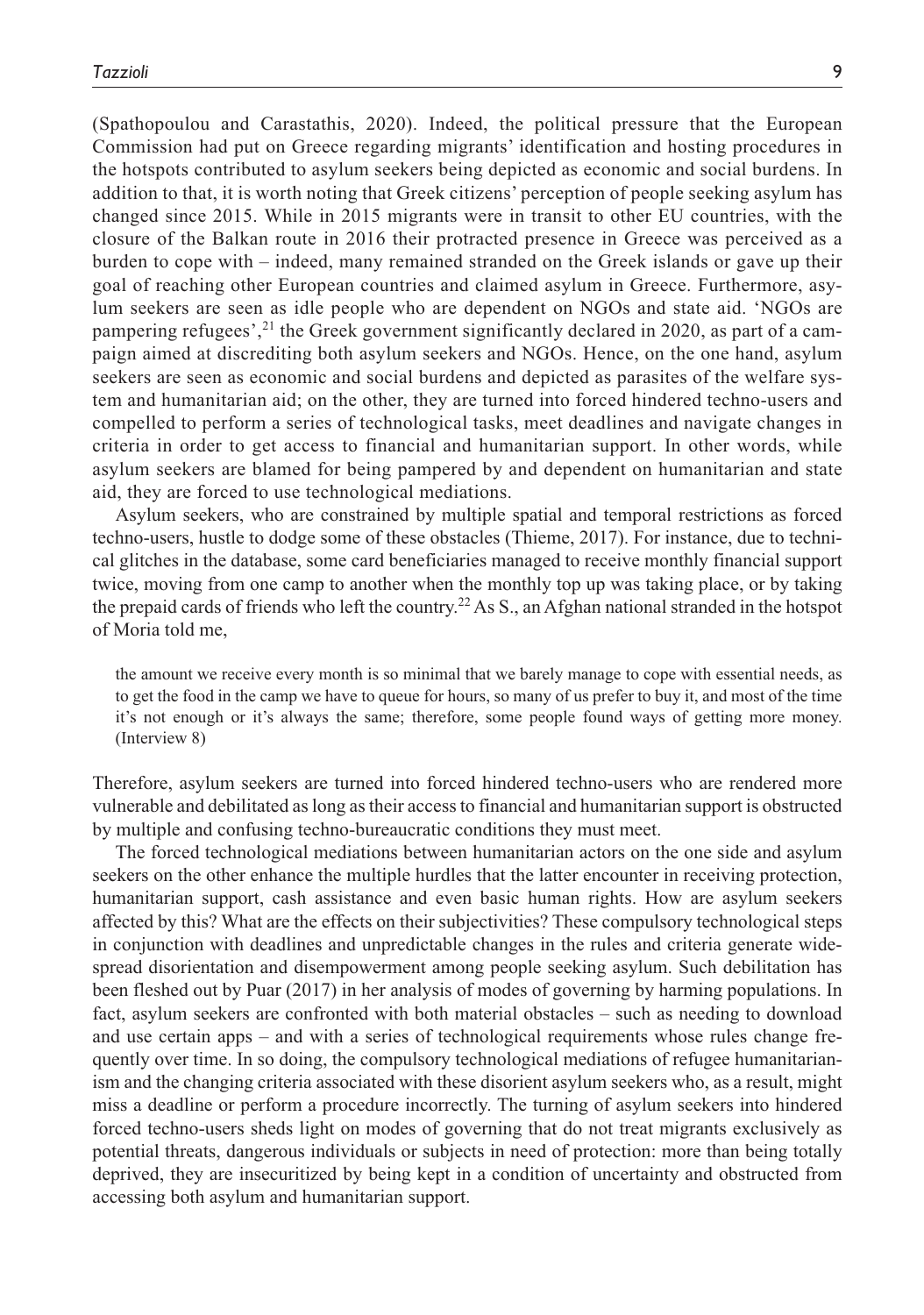# **Reinforcing dependence**

Asylum seekers are often trapped in a suspended life: the protracted waiting time of the asylum procedure and deep uncertainty about the future keep them in a legal limbo (Hyndman and Giles, 2011). However, this protected waiting time is far from empty: asylum seekers are obliged to take multiple technological steps, comply with changing deadlines and understand how the asylum system works. In some cases, such as the Skype call system to book an appointment with the Asylum Office, technological steps are mandatory for entering the asylum procedure at all. In others, technological intermediations are not compulsory, but they the only way to communicate with humanitarian actors – such as the use of Viber to report technical problems with the prepaid card. How does this affect the relationships between asylum seekers as forced techno-users and humanitarian actors?

The fact that asylum seekers are given prepaid cards and compelled to use technology for navigating 'asylum's minefield' (Interview 9) should not lead us to conclude that they are treated as ordinary consumers or neoliberal self-managing subjects. On the contrary, although asylum seekers are expected to act as responsible techno-users, they are the object of multiple spatial restrictions and entrapped in precarious legal conditions, and many of them might quickly become deportable.23 A salient example is provided by the increasing use of the Viber app for communicating with asylum seekers. Initially the app was used only by the UNHCR as part of the cash assistance programme, but after the onset of Covid-19 it was adopted by the Greek authorities for updating asylum seekers and has since become the main communicative channel between Greek authorities and asylum seekers on the Greek islands. After the hotspot in Lesvos was set on fire on 8 September 2020, the Greek Ministry of Migration and Asylum launched Migration Greece Info, <sup>24</sup> a Viber community for sending info and updates about asylum-related matters.<sup>25</sup> The community chat has also been used to warn asylum seekers from contacting NGOs and threatening those who refuse to enter the new camp in Lesvos: 'the Greek state guarantees your security. Do not believe anyone else. Your life is safe only in the new camp [. . .] From today on, water and food supplies will only be available inside the camp.<sup>26</sup>

Overall, based on the chats sent every week to asylum seekers, the Viber community is used to intimidate asylum seekers or communicate important new rules and restrictions that will remain unknown to those unable to download and navigate the app, rather than to facilitate access to humanitarian services. The digitalization of asylum procedures was further enhanced in 2020, when the Greek authorities implemented a pilot project on the island of Lesvos for conducting asylum interviews remotely. As it has been documented by Greek NGOs, as part of the online asylum system, asylum seekers receive the date of their interview via text only one day before; during the interview, due to poor internet connectivity, asylum seekers need to repeat themselves multiple times, and their personal data is not 'safeguarded through the questionable platform that is used to conduct the remote interviews'.27

The temporary incorporation into financial circuits does not transform asylum seekers into bank clients nor into ordinary customers. This is also a result of how the cash assistance programme functions. Indeed, the prepaid cards are not associated with individual bank accounts but with the UNHCR's unique financial wallet, and therefore recipients cannot save their own money or keep an account when they are no longer eligible for monthly financial support. Relatedly, when they use the prepaid cards, there are restrictions on purchases (for instance, alcohol and online payments, which automatically block the cards). Therefore, instead of being autonomous consumers, asylum seekers as card beneficiaries become para-consumers and forced hindered techno-users.

Taking into account the use of digital technologies in the field of humanitarianism and the UNHCR's programmes to enhance refugees' resilience and entrepreneurship, a growing scholarship has pointed to the affirmation of 'humanitarianism as neoliberal diagnostic' (Reid-Henry,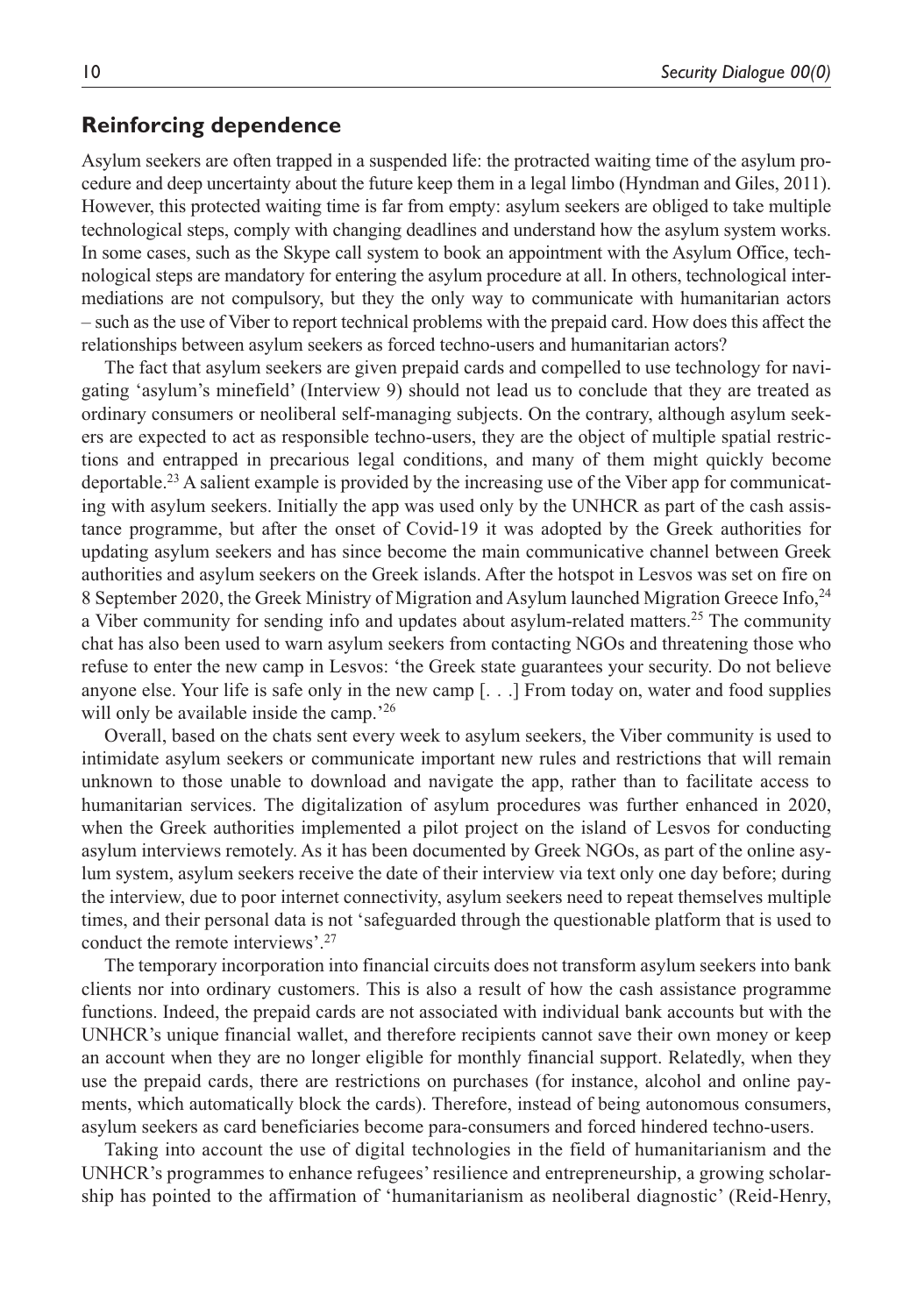2014) predicated upon refugees' self-reliance and autonomy (Betts and Collier, 2017; Easton-Calabria and Omata, 2018; Ilcan and Rygiel, 2015). The partial turn in humanitarian narratives from refugees being portrayed as victims or subjects to protect towards refugees as self-reliant individuals draws attention to how they 'can (and thus implicitly should) adapt to their new circumstances, rather than facilitating demands for human rights, political change, and humanitarian support' (Turner, 2019: 139). These analyses capture important features and transformations that have been at play in the discourses and rationale of refugee humanitarianism. Nevertheless, the stress on refugees' self-reliance ends up representing asylum seekers as consumers and overshadows the way in which techno-humanitarianism reinforces asylum seekers' dependency on humanitarian actors and how asylum seekers as techno-users are hampered from getting asylum.

Yet, speaking of protracted dependency on humanitarian actors does not mean that asylum seekers are just trapped in a state of indefinite waiting. Rather, as forced hindered techno-users asylum seekers are requested to comply with a series of techno-bureaucratic steps and to keep themselves up to date regarding the unpredictable changes in criteria and deadlines. Jointly, they are the object of a moral injunction, as they are expected to act as responsible consumers and techno-users from within a condition of spatial incarceration (on the islands) or while dealing with multiple spatial and social restrictions (on the mainland). The hectic techno-bureaucratic activities that asylum seekers need to perform strengthen their dependency on humanitarian actors and, at the same time, generate disorientation among migrants themselves. However, this reiterated dependency should not be confused with humanitarian support as such: in fact, asylum seekers in Greece are expected to deal with multiple technological intermediations for communicating with humanitarian actors, often while simultaneously dealing with a lack of medical, psychological and legal aid in hotspots and refugee camps (Médecins Sans Frontières, 2018).

The cash assistance scheme is promoted by the UNHCR as a financial humanitarian measure with the ambivalent goal of alleviating asylum seekers' economic precarity and enhancing refugees' dignity and freedom of choice. It is noteworthy that these two levels of intervention are merged into one and fostering dignity is equated with enabling asylum seekers to get by financially: 'Cash assistance', according to the UNHCR, 'restores dignity and empowers asylum-seekers and refugees who can now choose how to cover their basic needs' (UNHCR, 2020). Indeed, as UNHCR officers in Athens and Lesvos stressed to me, 'the cash assistance is a minimal financial support which allows asylum seekers to get by, but at the same time it also enables them to choose how to best use their money' (Interview 10).

Nevertheless, asylum seekers are not depicted as self-entrepreneurs nor as fully autonomous subjects. In fact, the European Commission envisages the cash assistance programme as a modality 'for affected populations to meet their basic needs with choice and dignity' (European Civil Protection and Humanitarian Aid Operations [ECHO], 2019: 11); in other words, claims to autonomy and freedom of choice are quite cautiously introduced within the vocabulary of basic needs and survival. Through the cash assistance programme, asylum seekers have not been portrayed as entrepreneurs of themselves: as forced hindered techno-users, they are expected to use the cards in a responsible way and to be aware that next month the financial support might not be renewed. 'Asylum seekers wrongly see the cash assistance as something which is due to them, as a right', a UNHCR officer in Lesvos told me, 'but actually we repeatedly tell them that financial support is something they should not take for granted; it is a measure that we don't know for how long it will last, and eligibility criteria might change over time' (Interview 11). As Martin has remarked, asylum seekers as forced techno-users and card beneficiaries are 'figured as particular kinds of economic subjects: benefit seeking, persuadable, but most certainly not potential workers or neoliberal entrepreneurial subjects' (Martin, 2020: 13).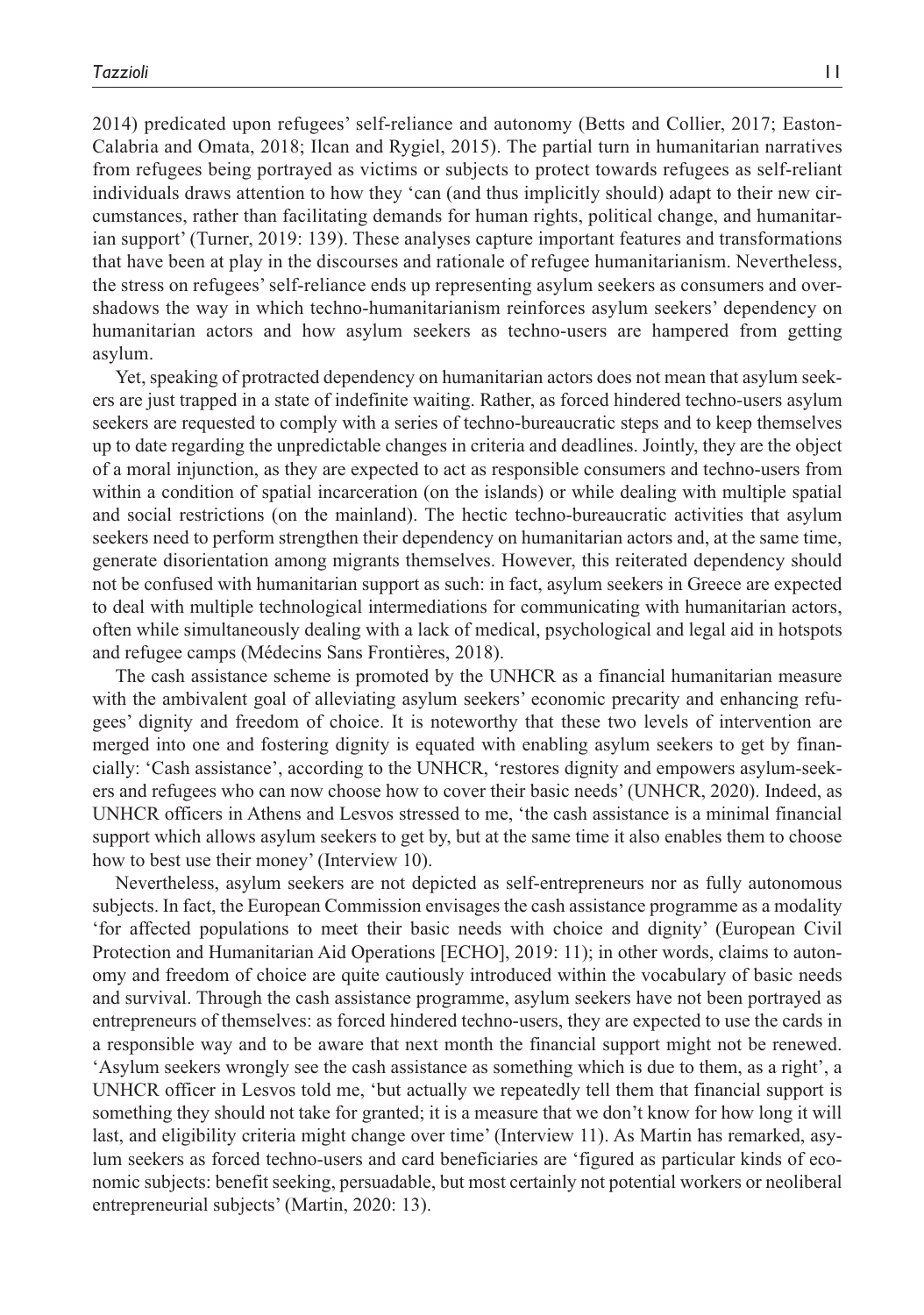In particular, the Greek context complicates the widespread discourse on asylum seekers as entrepreneurs and self-reliant subjects: indeed, in Greece asylum seekers are requested to act as responsible techno-users and, at the same time, to abide by a panoply of spatial restrictions, temporal constraints and disciplinary rules. By providing them with prepaid cards in Greece, refugees 'become more self-sufficient and are supported to take responsibility for their lives',28 an EU promotional video states. This emerges quite clearly from ea report in which the UNHCR argues that the main goals of the cash assistance programme are 'to increase PoCs [sic] [Persons of Concern] access to basic needs and reduce their use of negative coping strategies' (UNHCR, 2018: 33). In this evaluation report, the UNHCR admits the various problems and limits of the cash assistance programme in enhancing refugees' autonomy. This is firstly because those who receive a regular income are ineligible for cash assistance, 'a key factor which may affect the potential . . . to facilitate PoCs [sic] engagement in livelihoods activities towards self-reliance' (UNHCR, 2018: 7). Secondly, the cash assistance programme does not facilitate the integration of refugees into the national labour market due to the high rate of unemployment in the country.

Upon closer inspection, even the main goal set by the UNHCR of using the prepaid cards for asylum seekers' basic needs – such as food and clothing – is considered only partially reached: according to the post-distribution survey, 'the majority of respondents reported spending more than the value of their MPG [multi-purpose cash grants], which indicates that the MPG transfer value may not be sufficient to fully cover PoCs [sic] basic needs' (UNHCR, 2018: 6). In other words, the cash assistance programme is promoted as a mechanism to restore dignity and autonomy to stranded migrants on the one hand, but has been illustrated by UNHCR as an insufficient system for assisting asylum seekers in coping with basic needs on the other. Therefore, asylum seekers in Greece are the object of a moral injunction to act as responsible techno-users and consumers, while at the same time they are expected to comply with a panoply of technological steps, para-legal obligations and spatial restrictions. Disciplinary and coerced modes of governing are indeed entangled with neoliberal injunction to empowerment and autonomy (Ong, 2006).

# **Conclusion**

With the outbreak of CovidD-19, Greece suspended asylum applications for one month<sup>29</sup> and asylum seekers were subjected to further mobility restrictions that also affected them as card beneficiaries. Indeed, at the end of March 2020 the cash assistance programme was suspended on the islands for a few weeks 'to prevent people from going into nearby towns and villages and creating queues' (Refugee Rights Europe, 2020: 5). At the same time, asylum seekers on the islands were not allowed to leave the hotspot area until 3 September 2020. In May, an ATM machine was installed outside the hotspots of Lesvos and Samos and, as confirmed by NGOs (Interview 12), asylum seekers' prepaid cards were reset for taking cash from that machine only and during specific time slots. The financial provider Prepaid Financial Services has defined the possibility of switching the functioning of prepaid cards on and off as a 'good and fair way of controlling refugees' (Interview 13). Thus, both access to cash and mobility have been increasingly disrupted, also through the mediation of technology<sup>30</sup> and asylum seekers' dependency on humanitarian and financial actors.

Thus, scholars have stressed the ambivalent role of digital technologies in refugee governance, showing how they are used by states and non-state actors to control asylum seekers and how, at the same time, they also empower migrants. This piece has reformulated analyses on 'control and empowerment' (Nedelcu and Soysüren, 2020) by pointing out how forced technological mediations obstruct asylum seekers who are debilitated and disoriented in their attempt to obtain humanitarian support and protection. Hence, the multiple technological steps that asylum seekers need to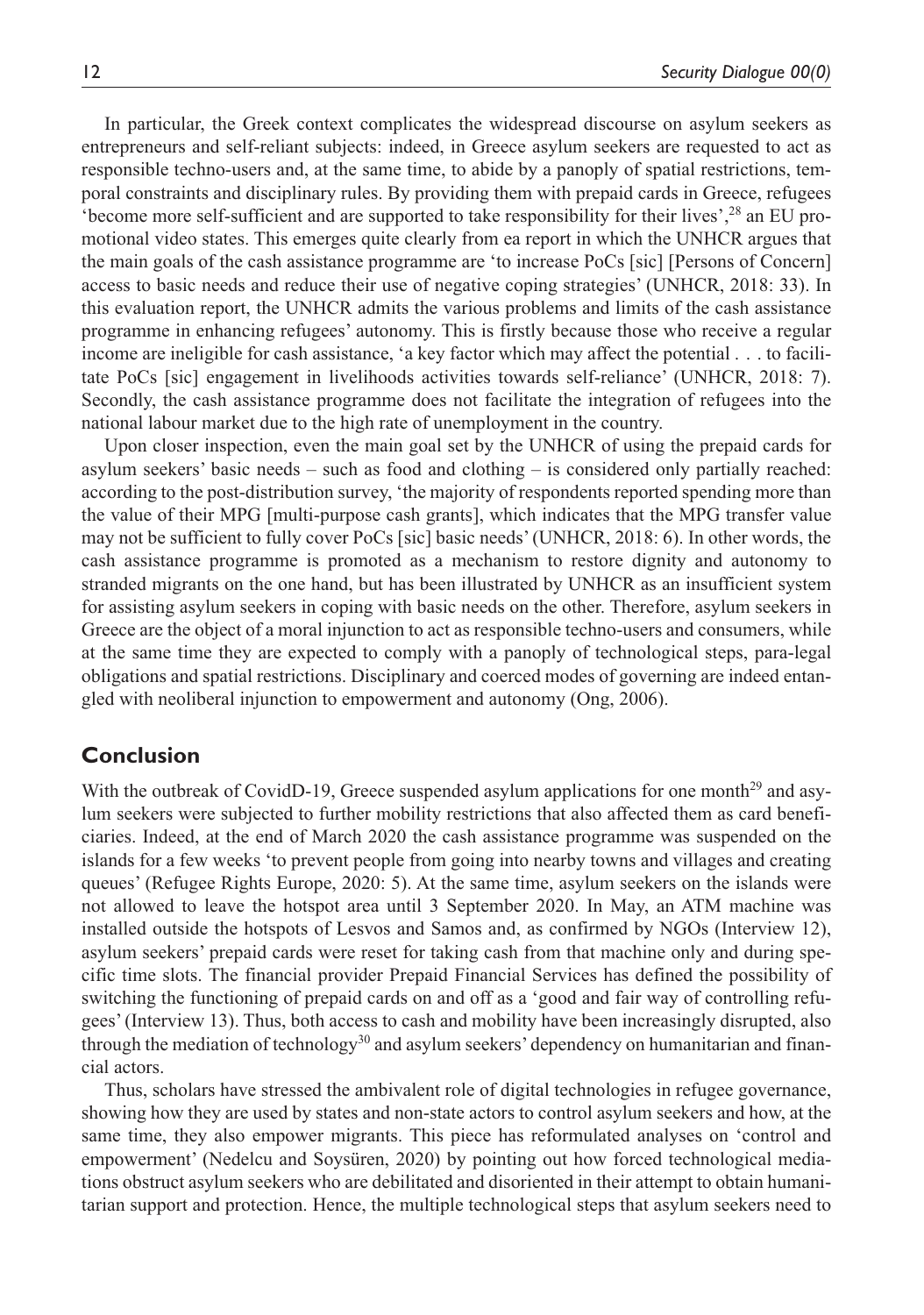navigate enhance the socio-legal precarity of people seeking asylum by hampering them from receiving financial and humanitarian support and from accessing the channels of asylum. As part of this, asylum seekers who are turned into forced techno-users also need to keep themselves up to date about the frantic changes of disciplinary rules and bureaucratic steps they need to take. A focus on techno-humanitarianism leads us to broaden the representation of asylum seekers as either subjects to protect or security threats and, consequently, leads us to question victimization and securitization as the exclusive analytical grids for addressing how they are subjectivized. In fact, asylum seekers are not only controlled or victimized: they are treated as forced hindered technousers who need to keep themselves up to date with compulsory technological steps, and they are targeted by the moral injunction to act as responsible para-consumers.

Building on that, this article has shown the pitfalls of neoliberal narratives that depict refugees as entrepreneurs of themselves: On the contrary, their dependence on humanitarian actors is reinforced via a particular assemblage of disciplinary rules, compulsory technologies and a moral injunction to be responsible techno-users and consumers. For this reason, it is important to situate a critical analysis of techno-humanitarianism within the exclusionary legal and political architecture of the EU's asylum regime. Asylum seekers are shaped and targeted by ambivalent claims and political technologies: They are expected to act as responsible consumers while at the same time being constrained and stranded. Thus, how do we formulate a critical analysis of techno-humanitarianism that is not confined to control and surveillance on the one hand and refugees' empowerment through technology on the other? How shall we come to grips with the increased precarity of asylum seekers who are obstructed from accessing rights and financial support? These questions might be at the core of a research agenda on the political economy of techno-humanitarianism that this article hints at. This would involve investigating the 'new processes of data extraction' (Mezzadra and Neilson, 2019: 146) and the ways in which asylum seekers are legally destitute and yet, at the same time, are turned into a source of value production.

### **Funding**

The author disclosed receipt of the following financial support for the research, authorship, and/or publication of this article: This research received funding from the British Academy (award number SRG18R1\181602).

### **ORCID iD**

Martina Tazzioli **b** <https://orcid.org/0000-0003-0866-7611>

#### **Notes**

- 1. <http://estia.unhcr.gr/en/greece-cash-assistance-february-2019/> (accessed 10 May 2021).
- 2. Throughout the article, I use the term 'asylum seekers' to refer to migrants who intend to claim asylum or who have lodged their asylum application and who, therefore, are controlled and managed by humanitarian actors and whose legal and spatial restrictions depend on asylum policies. I use the term 'migrant' to refer to people who have not (yet) lodged their asylum application.
- 3. As I will illustrate in more detail later, asylum seekers must pre-book an appointment with the Greek Asylum Office via Skype.
- 4. I conducted interviews with all actors involved in the cash assistance programme, which include the UNHCR and the NGOs Catholic Relief Services, Caritas, the Hellenic Red Cross and Prepaid Financial Services. I also conducted interviews with the Greek Asylum Officein Athens. In addition, I interviewed asylum seekers in Lesvos and in Athenss. In 2020, due to Covid-19, I conducted several interviews over Skype (with Caritas Greece and Prepaid Financial Services).
- 5. I received authorization to access refugee camps from the Greek Ministry of Interior.
- 6. Lesvos, Samos, Chios, Leros and Kos.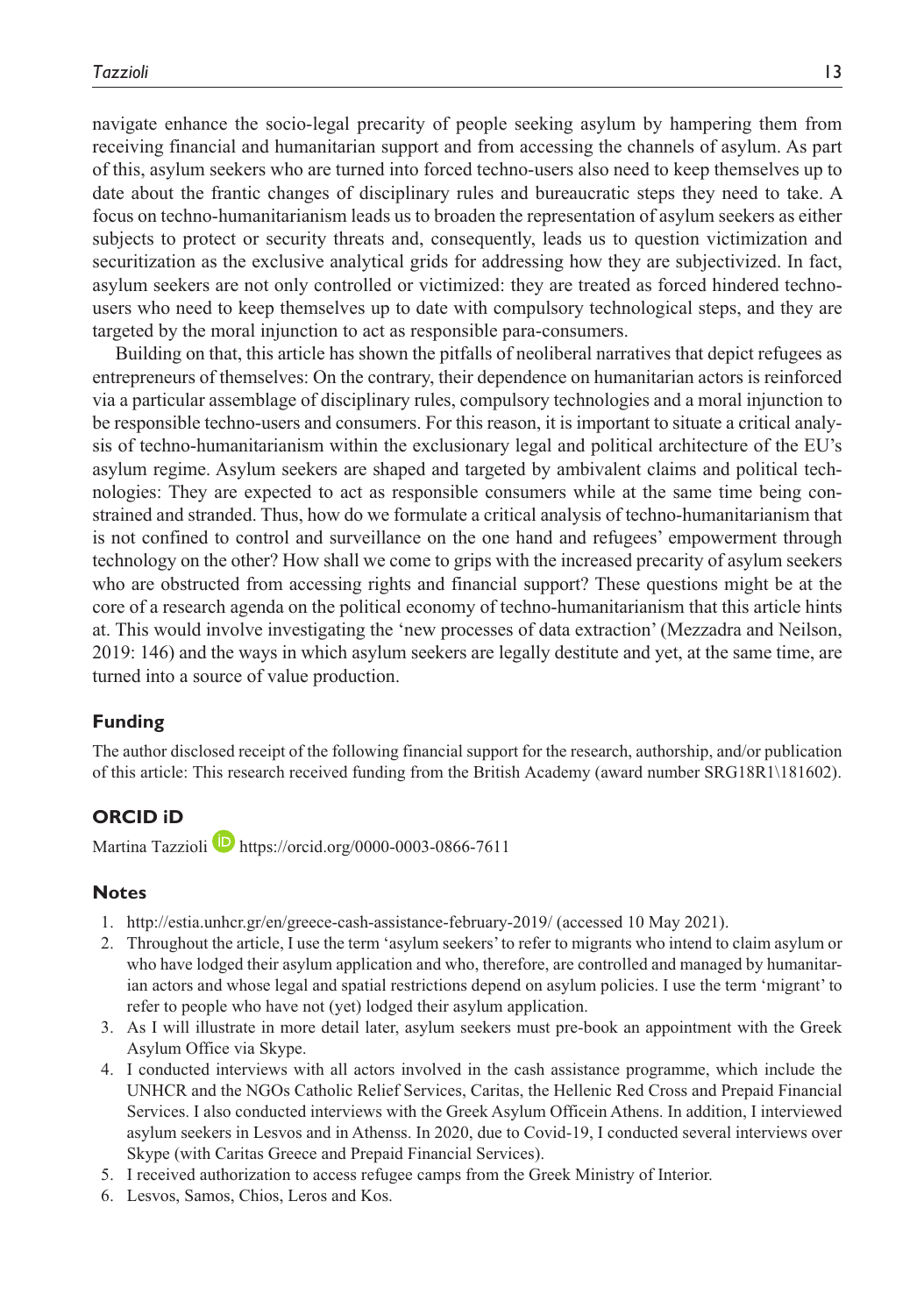- 7. The cash assistance scheme in Greece is part of the Emergency Support to Integration and Accommodation (ESTIA) programme, funded by the European Commission.
- 8. Monthly financial support for each individual is 90 euros if they stay in a hosting centre in which food is provided, and 150 euros if they do not receive food. The amount varies for families according to the number of family members.
- 9. In response to asylum seekers' struggles between 2017 and 2018, in 2019 the UNHCR broadened the criteria of the cash assistance programme. As a result, even asylum seekers who live independently and who can provide an official rent contract or even a self-declaration of their rent can access the programme.
- 10. The Hellenic Red Cross and Catholic Relief Services. The latter has subcontracted the job to Caritas Hellas.
- 11. Since 2015, Jordan in particular the refugee camp of Zaatari has become the key site for high-tech and financial actors to test technologies for refugees (Turner, 2019; see also Jacobsen, 2017). Unlike in Jordan, in Greece the UNHCR has not experimented with advanced technologies such as the iris scan, as will be discussed in more detail later.
- 12. In fact, the cash assistance programme is funded by the European Commission and the Greek authorities do not directly intervene in it. This has generated tensions between the Greek government and the actors involved in the programme regarding access to the data collected. At the same time, the EU is pushing the Greek government to take over the programme, although this proposal has been postponed many times.
- 13. As Allsopp et al. (2014) point out, there is no clear-cut definition of destitution, but it generally refers to the condition of being unable to meet essential living needs.
- 14. While in other contexts, such as the UK, states enact a deliberate policy of refugee destitution, in Greece it is difficult to find a linear state narrative, due to the role played by actors such as the UNHCR and the EU. Overall, more than analysing the cash programme in terms of asylum seekers' destitution, it is relevant that card beneficiaries complain about the multiple restrictions they encounter in getting access to financial support and their own protracted dependency on humanitarian actors.
- 15. According to data from the Greek Asylum Office: [http://asylo.gov.gr/en/wp-content/uploads/2019/08/](http://asylo.gov.gr/en/wp-content/uploads/2019/08/Skype-programme-28-1-19-%CE%B5%CF%80%CE%B9%CE%BA%CE%B1%CE%B9%CF%81%CE%BF%CF%80%CE%BF%CE%AF%CE%B7%CF%83%CE%B7-7.08.2019.pdf) [Skype-programme-28-1-19-%CE%B5%CF%80%CE%B9%CE%BA%CE%B1%CE%B9%CF%81](http://asylo.gov.gr/en/wp-content/uploads/2019/08/Skype-programme-28-1-19-%CE%B5%CF%80%CE%B9%CE%BA%CE%B1%CE%B9%CF%81%CE%BF%CF%80%CE%BF%CE%AF%CE%B7%CF%83%CE%B7-7.08.2019.pdf) [%CE%BF%CF%80%CE%BF%CE%AF%CE%B7%CF%83%CE%B7-7.08.2019.pdf](http://asylo.gov.gr/en/wp-content/uploads/2019/08/Skype-programme-28-1-19-%CE%B5%CF%80%CE%B9%CE%BA%CE%B1%CE%B9%CF%81%CE%BF%CF%80%CE%BF%CE%AF%CE%B7%CF%83%CE%B7-7.08.2019.pdf) (accessed 15 October 2020, no longer active).
- 16. <https://apps.migration.gov.gr/selfregistration/login?lang=en>(accessed 10 May 2021).
- 17. [https://www.refugee.info/greece/cash-assistance-in-greece–](https://www.refugee.info/greece/cash-assistance-in-greece)greece/greece-cash-alliance-hotline (accessed 10 May 2021).
- 18. This has been particularly the case since the implementation of the EU–Turkey Deal in March 2016, which establishes that migrants who land in Greece via Turkey can be deported to Turkey.
- 19. The information that I report here concerns the situation on the island of Lesvos before the hotspot was set on fire (September 2020) and the new camp opened.
- 20. This does not mean that asylum seekers are not controlled; rather, it is a question of studying the modes in which control is enacted, beyond surveillance, and how it is intertwined with modes of governing through disregard.
- 21. According to the Greek migration ministry's secretary general, Manos Logothetis, 'these are people who have gained refugee status and should be fending for themselves . . . If they are pampered, how are they going to ever find a job and become part of society?' [https://www.theguardian.com/global-develop](https://www.theguardian.com/global-development/2020/jun/25/we-want-to-stay-refugees-struggle-to-integrate-in-greece-after-camp-life)[ment/2020/jun/25/we-want-to-stay-refugees-struggle-to-integrate-in-greece-after-camp-life](https://www.theguardian.com/global-development/2020/jun/25/we-want-to-stay-refugees-struggle-to-integrate-in-greece-after-camp-life) (accessed 11 May 2021).
- 22. This was the case in 2017, when the UNHCR did not have a centralized database, so it was easier for asylum seekers to misuse the system.
- 23. This is the case for those whose applications for international protection are rejected.
- 24. [https://invite.viber.com/?g2=AQBwbnVKr3AUHUv7i1F8blVpQ6t6fqUHHHqTaIVCMvoPy3ty6b4D](https://invite.viber.com/?g2=AQBwbnVKr3AUHUv7i1F8blVpQ6t6fqUHHHqTaIVCMvoPy3ty6b4DM6Lio%2BryaTS0&lang=en) [M6Lio%2BryaTS0&lang=en](https://invite.viber.com/?g2=AQBwbnVKr3AUHUv7i1F8blVpQ6t6fqUHHHqTaIVCMvoPy3ty6b4DM6Lio%2BryaTS0&lang=en) (accessed 11 May 2021).
- 25. This includes, among other things, exceptional closures of the Asylum Office, logistical information concerning the new temporary refugee camp in Lesvos, spatial restrictions imposed on asylum seekers and the International Organization for Migration's voluntary return programmes.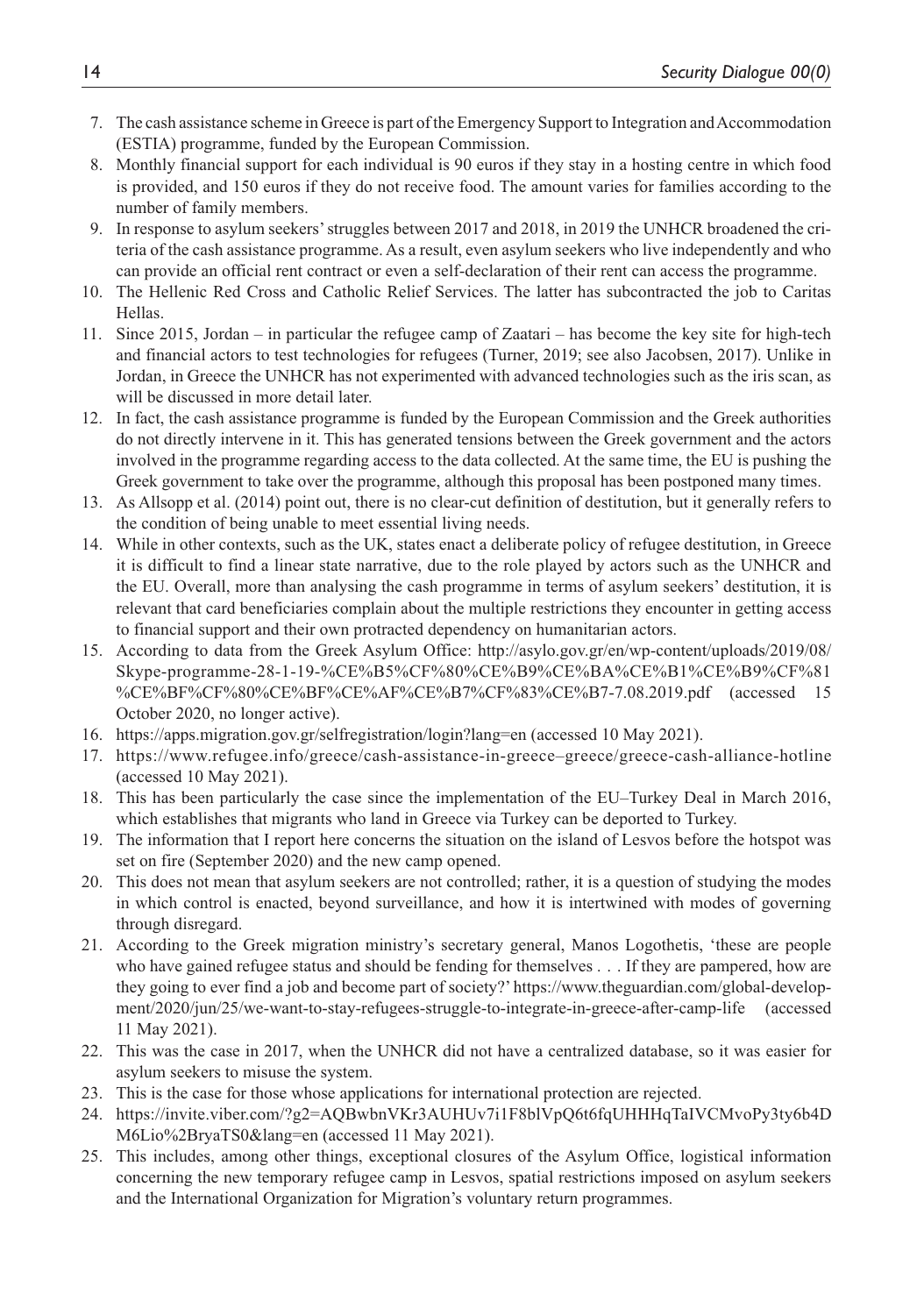- 26. Viber chat sent to asylum seekers in Lesvos on 29 September 2020.
- 27. [https://rsaegean.org/en/report-of-legal-organizations-on-the-quality-of-remote-asylum-interviews-at](https://rsaegean.org/en/report-of-legal-organizations-on-the-quality-of-remote-asylum-interviews-at-rao-lesvos/?fbclid=IwAR1KI)[rao-lesvos/?fbclid=IwAR1KI](https://rsaegean.org/en/report-of-legal-organizations-on-the-quality-of-remote-asylum-interviews-at-rao-lesvos/?fbclid=IwAR1KI)–Fxsyf1tcT2jLuYfcnKAblgWQoA-10oPX6BuPM-nqjMnGmu7nNUJs (accessed 12 May 2021).
- 28. [https://ec.europa.eu/echo/field-blogs/videos/5-things-you-need-know-about-cash-assistance-refugees](https://ec.europa.eu/echo/field-blogs/videos/5-things-you-need-know-about-cash-assistance-refugees-and-asylum-seekers-greece_en)[and-asylum-seekers-greece\\_en](https://ec.europa.eu/echo/field-blogs/videos/5-things-you-need-know-about-cash-assistance-refugees-and-asylum-seekers-greece_en) (accessed 12 May 2021).
- 29. This happened in April 2020, after the Greek authorities suspended asylum applications in March as a deterrence measure against migrants who entered Greece via the Turkish land border.
- 30. The prepaid cards reset in a way that enables asylum seekers to take cash only from specific ATM machines.

#### **References**

- Abdelnour S and Saeed AM (2014) Technologizing humanitarian space: Darfur advocacy and the rape-stove panacea. *International Political Sociology* 8(2): 145–163.
- Allsopp J, Sigona N and Phillimore J (2014) Poverty among refugees and asylum seekers in the UK: An evidence and policy review. *IRiS Working Paper Series 1*. Available at: [https://www.birmingham.ac.uk/](https://www.birmingham.ac.uk/Documents/college-social-sciences/social-policy/iris/2014/working-paper-series/IRiS-WP-1-2014.pdf) [Documents/college-social-sciences/social-policy/iris/2014/working-paper-series/IRiS-WP-1-2014.pdf](https://www.birmingham.ac.uk/Documents/college-social-sciences/social-policy/iris/2014/working-paper-series/IRiS-WP-1-2014.pdf) (accessed 11 May 2021).
- Aradau C (2004) The perverse politics of four-letter words: Risk and pity in the securitisation of human trafficking. *Millennium: Journal of International Studies* 33(2): 251–277.
- Aradau C (2017) Assembling (non)knowledge: Security, law, and surveillance in a digital world. *International Political Sociology* 11(4): 327–342.
- Amoore L (2020) *Cloud Ethics: Algorithms and the Attributes of Ourselves and Others*. Durham, NC: Duke University Press.
- Aradau C and Tazzioli M (2020) Biopolitics multiple: Migration, extraction, subtraction. *Millennium: Journal of International Studies* 48(2): 198–220.
- Baker-Beall C (2019) The threat of the 'returning foreign fighter': The securitization of EU migration and border control policy. *Security Dialogue* 50(5): 437–453.
- Betts A and Collier P (2017) *Refuge: Transforming a Broken Refugee System*. London: Penguin Books.
- Bigo D (2002) Security and immigration: Toward a critique of the governmentality of unease. *Alternatives: Global, Local, Political* 27: 63–92.
- Ceyhan A (2002) Technologization of security: Management of uncertainty and risk in the age of biometrics. *Surveillance & Society* 5(2): 102–123.
- Coddington K (2019) The slow violence of life without cash: Borders, state restrictions, and exclusion in the UK and Australia. *Geographical Review* 109(4): 527–543.
- Coddington K, Conlon D and Martin LL (2020) Destitution economies: Circuits of value in asylum, refugee, and migration control. *Annals of the American Association of Geographers* 110(5): 1425–1444.
- Culcasi K, Skop E and Gorman C (2019) Contemporary refugee-border dynamics and the legacies of the 1919 Paris Peace Conference. *Geographical Review* 109(4): 469–486.
- De Genova N (2013) Spectacles of migrant 'illegality': The scene of exclusion, the obscene of inclusion. *Ethnic and Racial Studies* 36(7): 1180–1198.
- Dijstelbloem H and Van der Veer L (2021) The multiple movements of the humanitarian border: The portable provision of care and control at the Aegean Islands. *Journal of Borderlands Studies* 36(3): 425–442.
- European Civil Protection and Humanitarian Aid Operations (ECHO) (2019) EU Cash compendium. Doing more cash, better. February. Available at: [https://ec.europa.Eu/echo/sites/echo-site/files/eu\\_cash\\_com](https://ec.europa.Eu/echo/sites/echo-site/files/eu_cash_compendium_2019.pdf)[pendium\\_2019.pdf](https://ec.europa.Eu/echo/sites/echo-site/files/eu_cash_compendium_2019.pdf) (accessed 29 November 2019).
- Easton-Calabria E and Omata N (2018) Panacea for the refugee crisis? Rethinking the promotion of 'selfreliance' for refugees. *Third World Quarterly* 39(8): 1458–1474.
- Fassin D (2005) Compassion and repression: The moral economy of immigration policies in France. *Cultural Anthropology* 20(3): 362–387.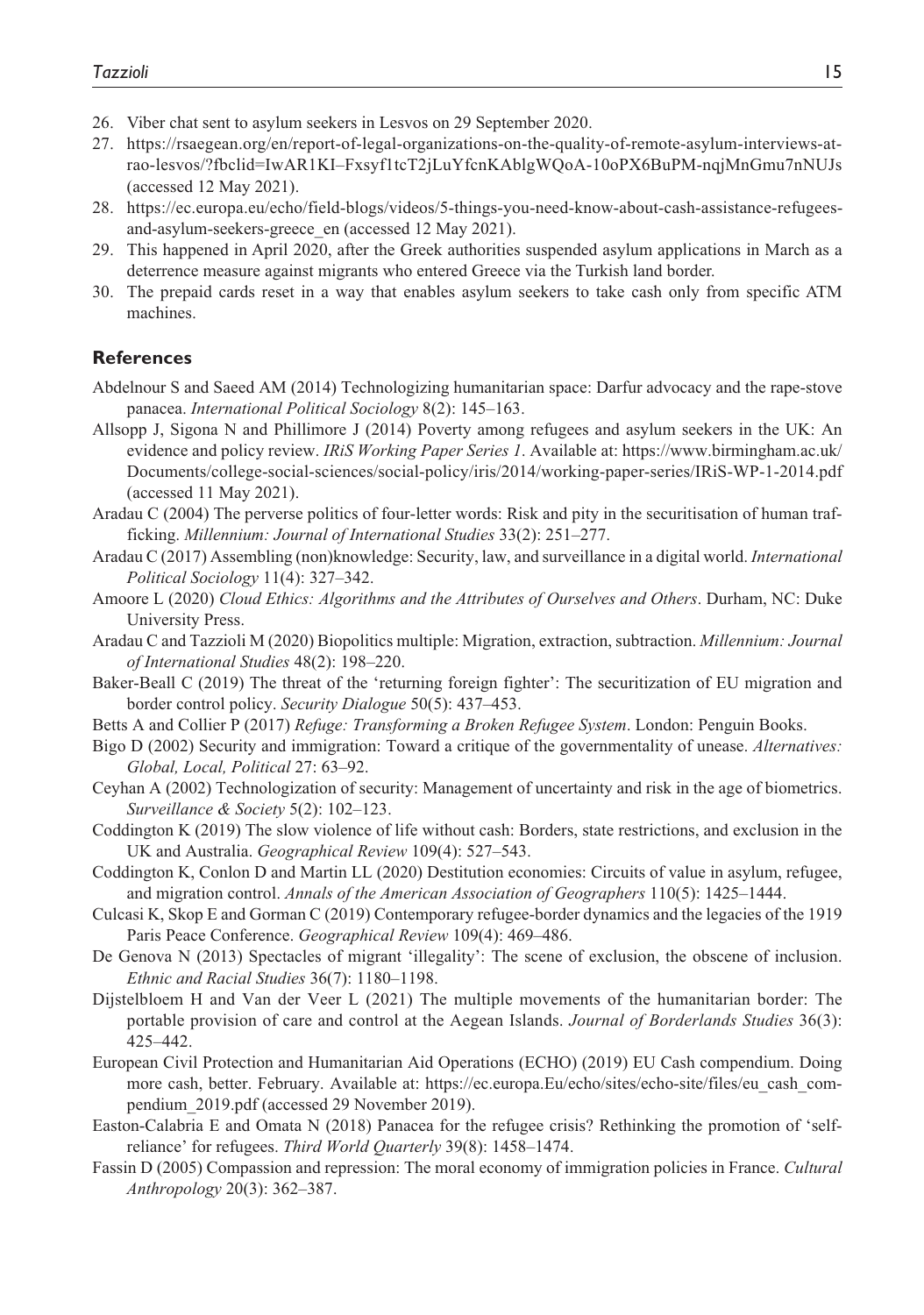- Foucault M (1988) The political technology of individuals. In: Foucault M, Martin LH, Gutman H and Hutton PH (eds) *Technologies of the Self: A Seminar with Michel Foucault*. Amherst, MA: University of Massachusetts Press, 145–162.
- Gray H and Franck AK (2019) Refugees as/at risk: The gendered and racialized underpinnings of securitization in British media narratives. *Security Dialogue* 50(3): 275–291.
- Hammerstad A (2011) UNHCR and the securitization of forced migration. In: Betts A and Loescher G (eds) *Refugees in International Relations*. Oxford: Oxford University Press, 237–260.
- Heller C and Pezzani L (2016) Ebbing and flowing: The EU's shifting practices of (non-)assistance and bordering in a time of crisis. *Near Futures Online* 1, March. Available at: [http://nearfuturesonline.org/](http://nearfuturesonline.org/ebbing-and-flowing-the-eus-shifting-practices-of-non-assistance-and-bordering-in-a-time-of-crisis/) [ebbing-and-flowing-the-eus-shifting-practices-of-non-assistance-and-bordering-in-a-time-of-crisis/](http://nearfuturesonline.org/ebbing-and-flowing-the-eus-shifting-practices-of-non-assistance-and-bordering-in-a-time-of-crisis/) (accessed 11 May 2021).
- Hoffmann S (2017) Humanitarian security in Jordan's Azraq camp. *Security Dialogue* 48(2): 97–112.
- Huysmans J (2000) The European Union and the securitization of migration. *JCMS: Journal of Common Market Studies* 38(5): 751–777.
- Hyndman J and Giles W (2011) Waiting for what? The feminization of asylum in protracted situations. *Gender, Place & Culture* 18(3): 361–379.
- Ilcan S and Rygiel K (2015) "Resiliency humanitarianism": Responsibilizing refugees through humanitarian emergency governance in the camp. *International Political Sociology* 9(4): 333–351.
- İşleyen B (2018) Turkey's governance of irregular migration at European Union borders: Emerging geographies of care and control. *Environment and Planning D: Society and Space* 36(5): 849–866.
- Jacobsen KL (2015) Experimentation in humanitarian locations: UNHCR and biometric registration of Afghan refugees. *Security Dialogue* 46(2): 144–164.
- Jacobsen KL (2017) On humanitarian refugee biometrics and new forms of intervention. *Journal of Intervention and Statebuilding* 11(4): 529–551.
- Jacobsen KL and Fast L (2019) Rethinking access: How humanitarian technology governance blurs control and care. *Disasters* 43(S2): 151–168.
- Jacobsen KL and Sandvik KB (2018) UNHCR and the pursuit of international protection: Accountability through technology? *Third World Quarterly* 39(8): 1508–1524.
- Karakayali S and Rigo E (2010) Mapping the European space of circulation. In: De Genova N and Peutz N (eds) *The Deportation Regime: Sovereignty, Space, and the Freedom of Movement*. Durham, NC: Duke University Press, 123–144.
- McCluskey E (2019) *From Righteousness to Far Right: An Anthropological Rethinking of Critical Security Studies*. Montreal, QC: McGill-Queen's University Press.
- Malkki LH (1996) Speechless emissaries: Refugees, humanitarianism, and dehistoricization. *Cultural Anthropology* 11(3): 377–404.
- Martin L (2020) Carceral economies of migration control. *Progress in Human Geography18*. Epub ahead of print 15 July 2020. DOI: 10.1177/0309132520940006.
- Médecins Sans Frontières (2018) "Stolen hope" Asylum seekers still stranded in Greece. 22 March. Available at: <https://www.msf.org/photo-story-stolen-hope-%E2%80%93-asylum-seekers-still-stranded-greece> (accessed 10 May 2021).
- Metcalfe P and Dencik L (2019) The politics of big borders: Data (in)justice and the governance of refugees. *First Monday* 24(4). Epub ahead of print 1 April 2019. DOI: 10.5210/fm.v24i4.9934.
- Mezzadra S and Neilson B (2019) *The Politics of Operations: Excavating Contemporary Capitalism*. Durham, NC: Duke University Press.
- Morozov E (2012) The naked and the TED. *The New Republic*, 2 August. Available at: [https://newrepublic.](https://newrepublic.com/article/105703/the-naked-and-the-ted-khanna) [com/article/105703/the-naked-and-the-ted-khanna](https://newrepublic.com/article/105703/the-naked-and-the-ted-khanna) (accessed 11 May 2021).
- Nedelcu M and Soysüren I (2020). Precarious migrants, migration regimes and digital technologies: The empowerment-control nexus. *Journal of Ethnic and Migration Studies*. Epub ahead of print 29 August 2020. DOI: 10.1080/1369183X.2020.1796263.
- Newman E and Van Selm J (eds) (2003) *Refugees and Forced Displacement: International Security, Human Vulnerability, and the State*. Tokyo: United Nations University Press.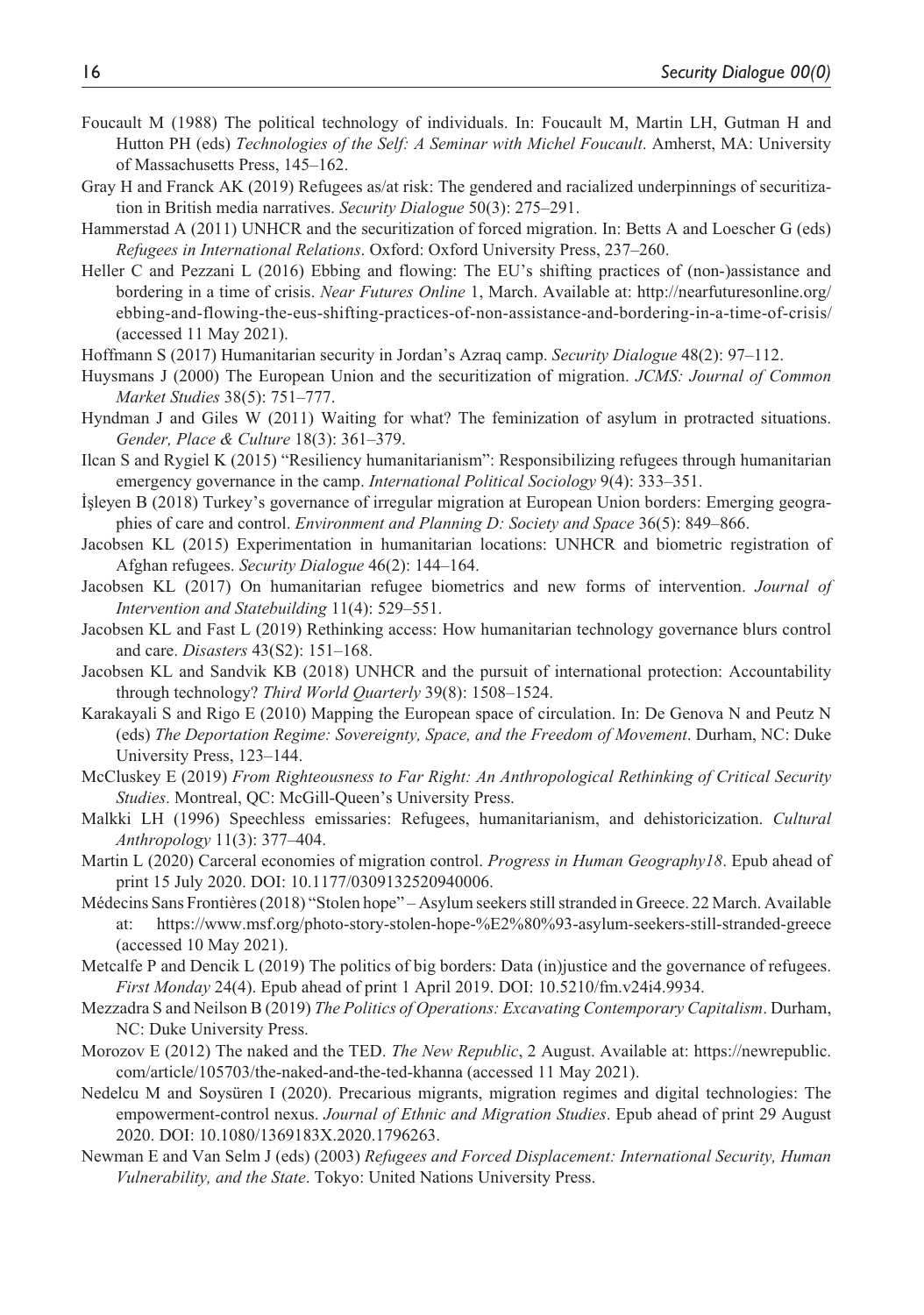- Ong A (2006) *Neoliberalism as Exception: Mutations in Citizenship and Sovereignty*. Durham, NC: Duke University Press.
- Pallister-Wilkins P (2016) Hotspots and the politics of humanitarian control and care. *Society and Space*, 6 December. Available at: [https://www.societyandspace.org/articles/hotspots-and-the-politics-of-humani](https://www.societyandspace.org/articles/hotspots-and-the-politics-of-humanitarian-control-and-care)[tarian-control-and-care](https://www.societyandspace.org/articles/hotspots-and-the-politics-of-humanitarian-control-and-care) (accessed 10 May 2021).

Puar JK (2017) *The Right to Maim: Debility, Capacity, Disability*. Durham, NC: Duke University Press.

- Read R, Taithe B and Mac Ginty R (2016) Data hubris? Humanitarian information systems and the mirage of technology. *Third World Quarterly* 37(8): 1314–1331.
- Refugee Rights Europe (2020) The invisible islands. Covid-19 restrictions and the future of detention on Kos and Leros. Available at: https://refugee-rights.eu/wp-content/uploads/2020/05/RRE TheInvisibleIslands. [pdf](https://refugee-rights.eu/wp-content/uploads/2020/05/RRE_TheInvisibleIslands.pdf) (accessed 1 July 2020).
- Reid-Henry SM (2014) Humanitarianism as liberal diagnostic: Humanitarian reason and the political rationalities of the liberal will-to-care. *Transactions of the Institute of British Geographers* 39(3): 418–431.
- Scheel S and Squire V (2014) Forced migrants as illegal migrants. In: Fiddian-Qasmiyeh E, Loescher G, Long K and Sigona N (eds) *The Oxford Handbook of Refugee and Forced Migration Studies*. Oxford: Oxford University Press, 188–199.
- Scott-Smith T (2016) Humanitarian neophilia: The 'innovation turn' and its implications. *Third World Quarterly* 37(12): 2229–2251.
- Sözer H (2019) Humanitarianism with a neo-liberal face: Vulnerability intervention as vulnerability redistribution. *Journal of Ethnic and Migration Studies* 46(11): 1–18.
- Spathopoulou A (2016) The ferry as a mobile hotspot: Migrants at the uneasy borderlands of Greece. *Society and Space*, 15 December. Available at: [https://www.societyandspace.org/articles/the-ferry-as-a-mobile](https://www.societyandspace.org/articles/the-ferry-as-a-mobile-hotspot-migrants-at-the-uneasy-borderlands-of-greece)[hotspot-migrants-at-the-uneasy-borderlands-of-greece](https://www.societyandspace.org/articles/the-ferry-as-a-mobile-hotspot-migrants-at-the-uneasy-borderlands-of-greece) (accessed 10 May 2021).
- Spathopoulou A and Carastathis A (2020) Hotspots of resistance in a bordered reality. *Environment and Planning D: Society and Space* 38(6): 1067–1083.
- Stel N (2016) The agnotology of eviction in South Lebanon's Palestinian gatherings: How institutional ambiguity and deliberate ignorance shape sensitive spaces. *Antipode* 48(5): 1400–1419.
- Tazzioli M (2017) The government of migrant mobs: Temporary divisible multiplicities in border zones. *European Journal of Social Theory* 20(4): 473–490.
- Tazzioli M (2019) *The Making of Migration. The Biopolitics of Mobility at Europe's Borders*. London: SAGE Publications.
- Thieme T (2017) The hustle economy: Rethinking geographies of informality and getting by. *Progress in Human Geography* 42(4): 529–548.
- Ticktin MI (2011) *Casualties of Care: Immigration and the Politics of Humanitarianism in France*. Oakland, CA: University of California Press.
- Turner L (2019) '#Refugees can be entrepreneurs too!' Humanitarianism, race, and the marketing of Syrian refugees. *Review of International Studies* 46(1): 137–155.
- Ulrich L and Lambert T (2018a) Speak up via WhatsApp: Understanding the life worlds of Syrian refugees and host communities in Lebanon. UNDP report. 29 April. Available at: [https://data2.unhcr.org/en/docu](https://data2.unhcr.org/en/documents/download/63370)[ments/download/63370](https://data2.unhcr.org/en/documents/download/63370) (accessed 11 May 2021).
- Ulrich L and Lambert T (2018b) Below the surface. Results of a WhatsApp survey of Syrian refugees and host communities in Lebanon. UNDP report. Available at: [https://data2.unhcr.org/en/documents/](https://data2.unhcr.org/en/documents/details/67579) [details/67579](https://data2.unhcr.org/en/documents/details/67579) (accessed 11 May 2021).
- UNHCR (2018) Evaluation of the effects of cash based interventions on protection outcomes in Greece. Available at: <https://www.unhcr.org/5c9217c87.pdf> (accessed 29 November 2019).
- UNHCR (2020) Cash assistance update. February. Available at: [https://reliefweb.int/sites/reliefweb.int/files/](https://reliefweb.int/sites/reliefweb.int/files/resources/74731.pdf) [resources/74731.pdf](https://reliefweb.int/sites/reliefweb.int/files/resources/74731.pdf) (accessed 11 May 2021).
- Vradis A, Papada E, Painter J and Papoutsi A (2019) *New Borders: Hotspots and the European Migration Regime*. London: Pluto Press.
- Walters W and Lüthi B (2016) The politics of cramped space: Dilemmas of action, containment and mobility. *International Journal of Politics, Culture, and Society* 29(4): 359–366.